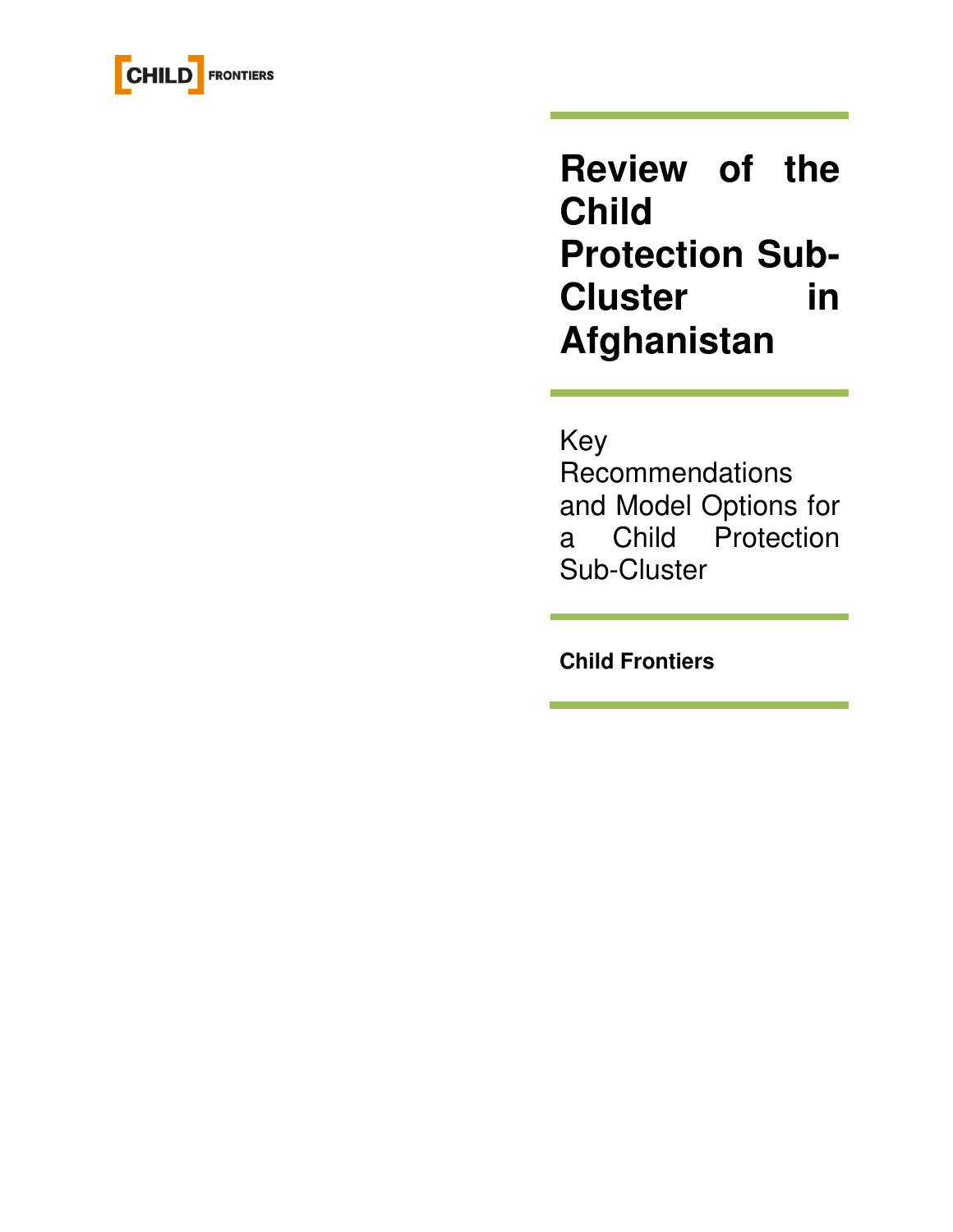## **TABLE OF CONTENTS**

| <b>Table of Contents</b>                                                                                                                                                                                                                                       | p. 2                                         |
|----------------------------------------------------------------------------------------------------------------------------------------------------------------------------------------------------------------------------------------------------------------|----------------------------------------------|
| <b>List of Acronyms</b>                                                                                                                                                                                                                                        | p. 3                                         |
| <b>Introduction</b>                                                                                                                                                                                                                                            | p. 4                                         |
| <b>Key Findings</b>                                                                                                                                                                                                                                            | p. 4                                         |
| National Child Protection Action Network and the Child Protection Sub-Cluster<br>Technical Capacity within the Child Protection Sector<br>Human Resource Capacity<br>Assessment<br>Sensitivities with Government<br><b>Regional/ Provincial Level Networks</b> | p. 4<br>p. 5<br>p. 5<br>p. 6<br>p. 7<br>p. 8 |

| <b>Key Recommendations</b>                                               |       |  |  |  |
|--------------------------------------------------------------------------|-------|--|--|--|
| - Technical Capacity                                                     | p. 8  |  |  |  |
| - Human Resources                                                        | p. 8  |  |  |  |
| - Suggested Priorities for a Child Protection Sub-Cluster in Afghanistan | p. 10 |  |  |  |

## **Potential Model Options for a Child Protection Sub-Cluster in Afghanistan p. 14**

| - Option 1 | p. 15 |
|------------|-------|
| - Option 2 | p. 16 |
| - Option 3 | p. 16 |
| - Option 4 | p. 17 |
| - Option 5 | p. 17 |

## **Annexes**

| A. Preliminary Report                | p. 18 |
|--------------------------------------|-------|
| B. Initial Capacity Building Plan    | p. 33 |
| C. Summary of Proposed Model Options | p. 35 |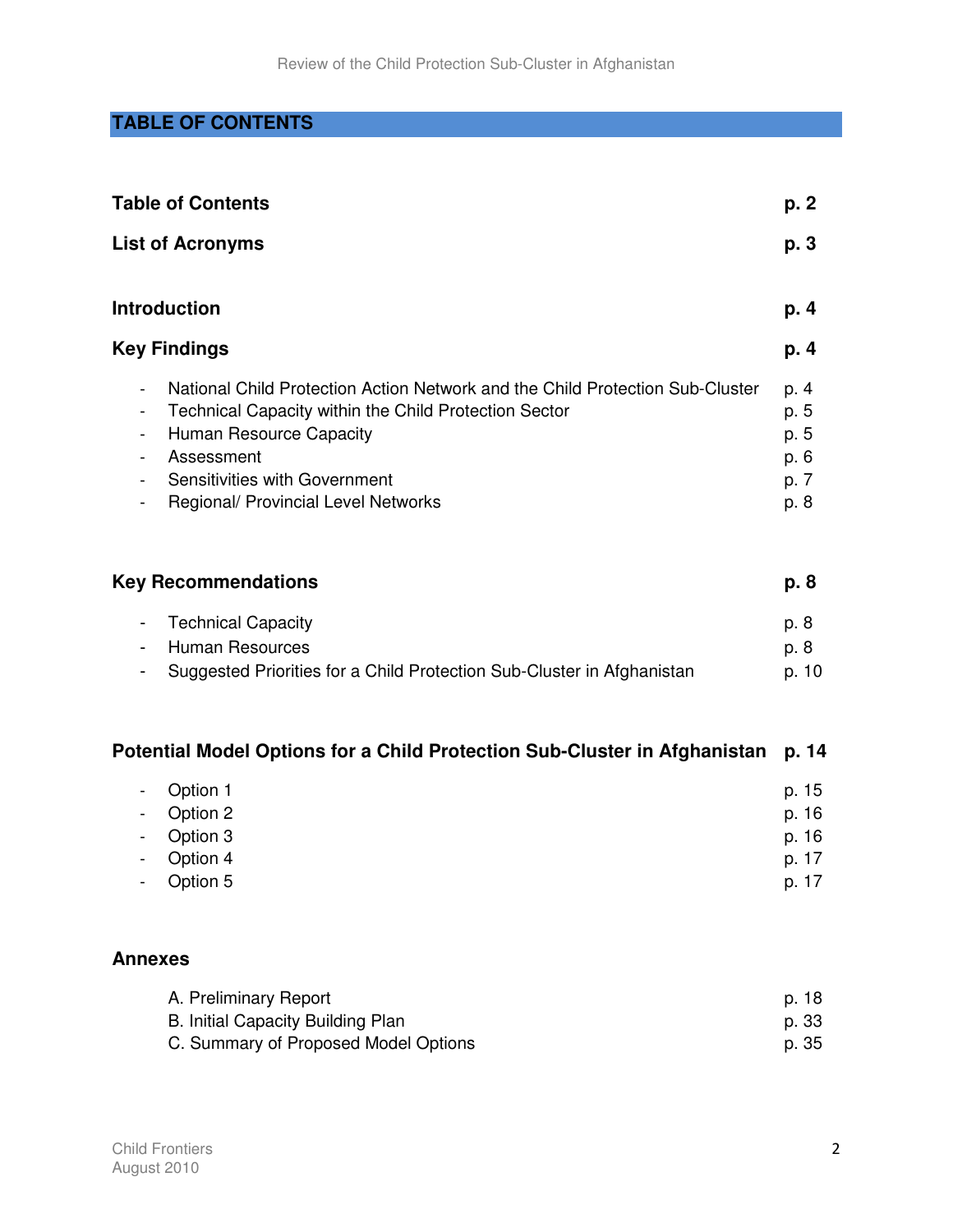## **LIST OF ACRONYMS**

| <b>APC</b>            | Afghanistan Protection Cluster                  |
|-----------------------|-------------------------------------------------|
| CCC's                 | Core Commitments for Children (in emergencies)  |
| <b>CP Sub-Cluster</b> | <b>Child Protection Sub-Cluster</b>             |
| <b>CPAN</b>           | <b>Child Protection Action Network</b>          |
| <b>CPIE</b>           | <b>Child Protection in Emergencies</b>          |
| <b>CRC</b>            | Child Rights Consortium                         |
| CO                    | <b>Country Office</b>                           |
| <b>CPWG</b>           | <b>Child Protection Working Group</b>           |
| <b>CTFMRM</b>         | Country Task Force on Monitoring and Reporting  |
| N-CPAN                | <b>National Child Protection Action Network</b> |
| <b>SBP</b>            | <b>Stand-By Partner</b>                         |
| <b>UNAMA</b>          | United Nations Mission in Afghanistan           |
| <b>UNHCR</b>          | United Nations High Commissioner for Refugees   |
| <b>UNICEF</b>         | <b>United Nations Children's Fund</b>           |
| <b>UNFPA</b>          | <b>United Nations Population Fund</b>           |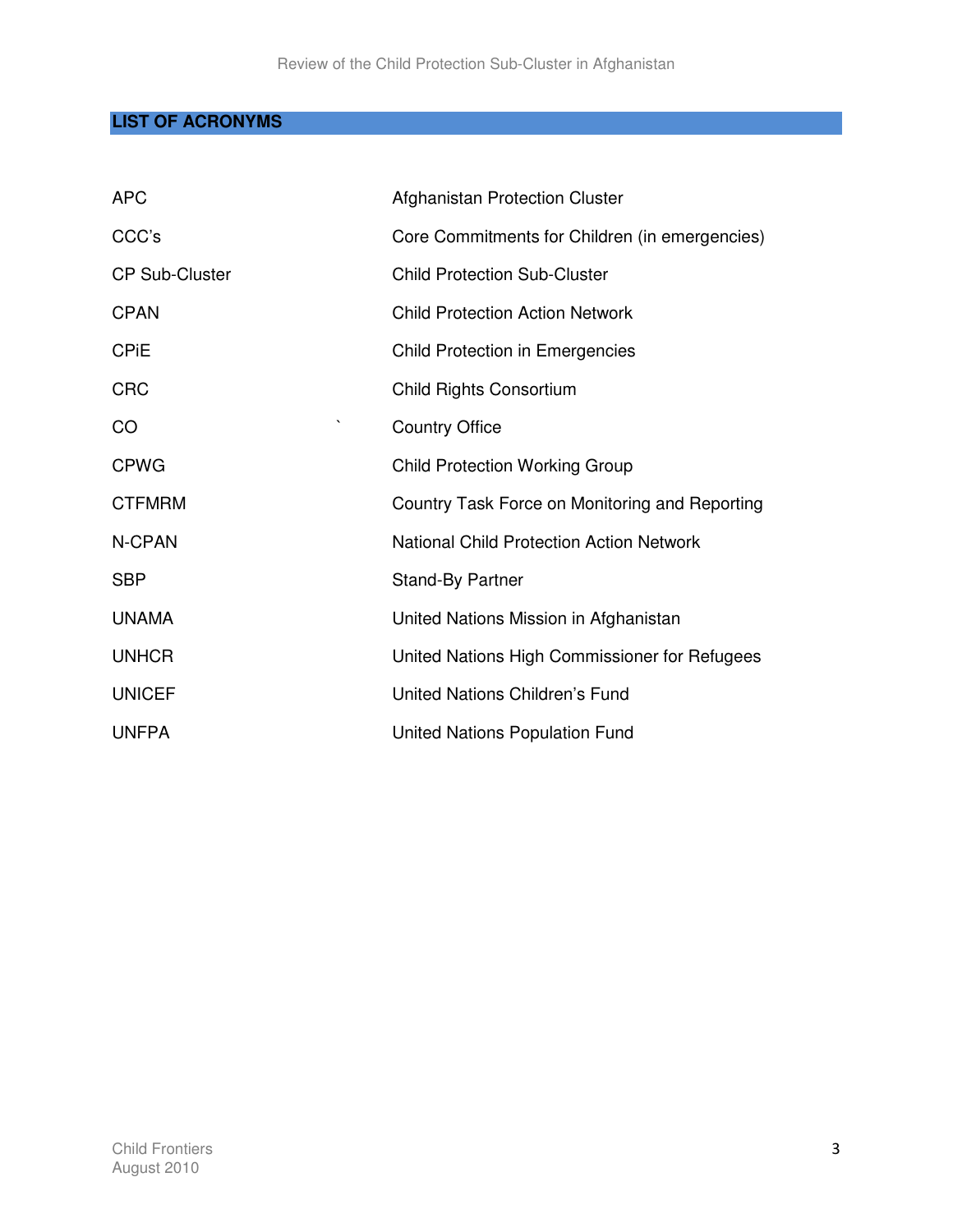#### **INTRODUCTION**

This report aims to 1.) Outline key findings and provide key recommendations and 2.) Outline potential model options for a Child Protection (CP) Sub-Cluster in Afghanistan.

Although the overall objective of the review has been to assess the structure and function of the CP sub-cluster, this has necessitated reflection on wider child protection coordination bodies in Afghanistan – in particular the Child Protection Action Network (CPAN), the Country Task Force on Monitoring and Reporting Mechanism on child rights violations in armed conflict (CTFMRM) and the Afghanistan Protection Cluster (APC). More detailed information on what has been achieved to date and functions of existing forums is provided in a separate preliminary report (see attached in Annex A).

#### **KEY FINDINGS**

**National - Child Protection Action Network and Child Protection Sub-Cluster in Afghanistan<sup>1</sup>**

To date the National Child Protection Action Network (N-CPAN)<sup>2</sup> has also acted as the CP subcluster in Afghanistan, although not on a regular basis<sup>3</sup>. This set-up has lead to some confusion amongst actors between what the differences are between the N-CPAN and it's regular functions, as opposed to a CP sub-cluster and what this entails. Some child protection actors are familiar with the APC, but do not regularly attend meetings.<sup>4</sup>

The decision to utilize the existing N-CPAN as a forum for the CP sub-cluster was determined by a group of select organizations<sup>5</sup> participating in the N-CPAN, largely to avoid duplication and alleviate organizations from attending additional meetings.

<sup>&</sup>lt;sup>1</sup> Please note the scope of this review was to reflect on the coordination structures at the national level, not the provincial level CPAN's. It will be imperative to examine the role and capacity of regional level CPAN's and other actors in determining the way forward for CPiE in Afghanistan. .

<sup>2</sup> For more information on the N-CPAN see Preliminary Report in Annex A.

<sup>3</sup> Only a few meetings were convened, which did not include participation from the wider N-CPAN forum, but rather a select group of organizations. The last meeting convened was in February 2009 where a strategy and action plan was developed; however, there has not been any subsequent follow-up since. Two meetings were held this year in April and July 2010 to review the existing general TOR of NCPAN with a view to incorporating advocacy needs and strategies (although not with specific focus on CPiE). .

<sup>&</sup>lt;sup>4</sup> Please note the CPAN predates the activation of the cluster approach in Afghanistan. More detailed information on the NCPAN can be found in the Preliminary Report, Annex A.

<sup>5</sup> UNICEF, IRC, SCF, CiC, CFA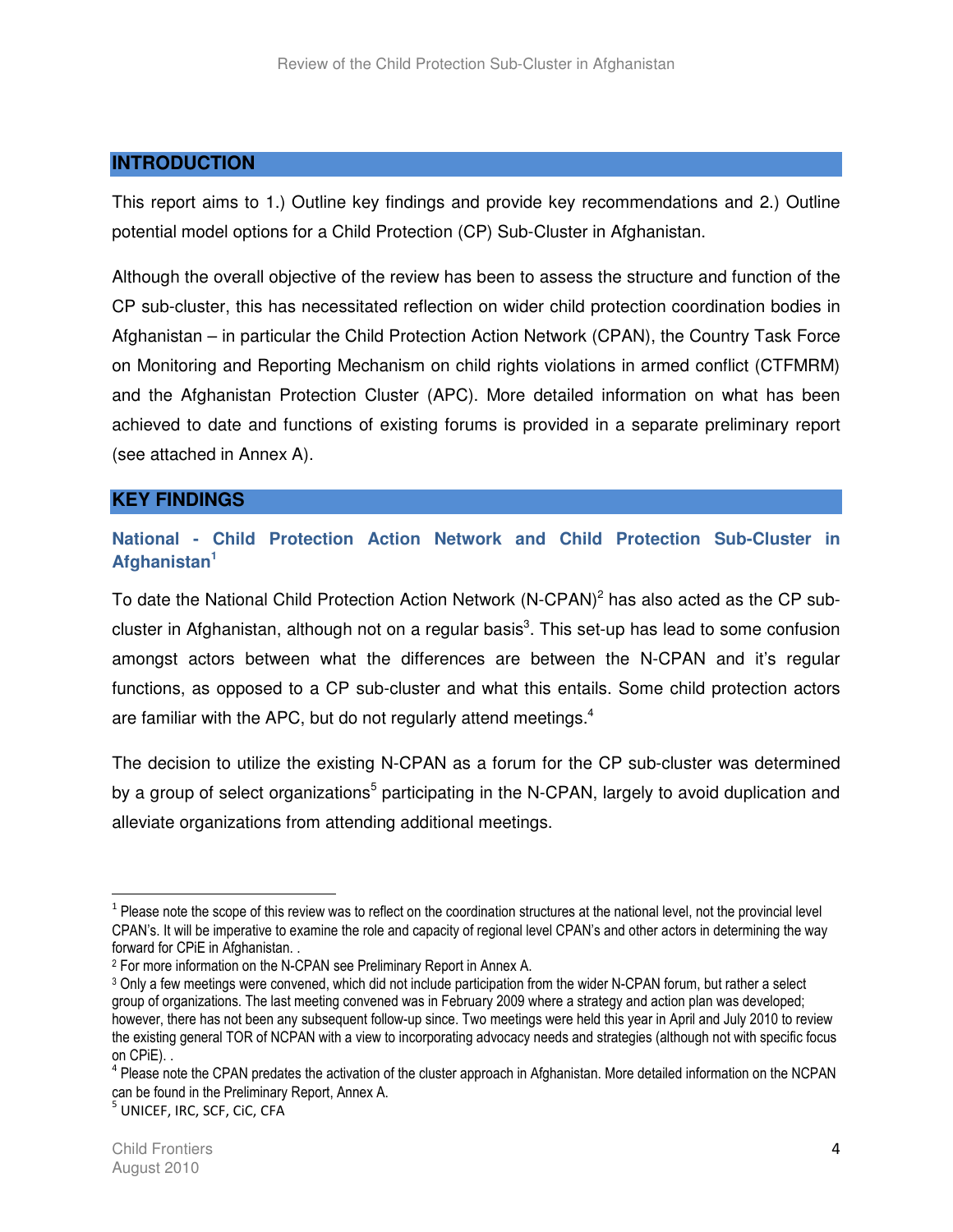### **Technical Capacity within the Child Protection Sector**

It is important to highlight the dual approach amongst UN agencies and NGO's in the Afghanistan context. The majority of organizations (especially at the national level) are recovery and development oriented - focusing on longer-term institutional capacity building and establishing normative frameworks. Despite humanitarian needs being prevalent in significant parts of the country given protracted and volatile conflict and frequent natural disasters, these issues are largely dealt with on an ad/hoc basis.The humanitarian agenda, consequentially, is often overlooked in favour of longer term development goals<sup>6</sup>.

The Child Protection sector is no exception, and technical skills and knowledge specific to CPiE are limited, with the vast majority of **child protection actors being focused on longer-term recovery and development** programmes. Some organizations have a more specific involvement in CAAC, but these are predominantly linked to the CTFMRM consisting of UN agencies, one civil society organization and one NGO. Moreover, it is important to recognize the CTFMRM has a very specific and limited mandate, a more systematic and predictable response to CAAC is not guaranteed within the MRM framework<sup>7</sup>.

**Familiarity with humanitarian reform and the cluster approach is low within the CP**  sector, the vast majority of those who participated in the review are not aware of the humanitarian reform agenda and the cluster approach. Amongst those CP actors who had heard of the CP sub-cluster there was confusion as to what the differences (if any) were between the regular N-CPAN and the CP sub-cluster $8$ .

#### **Human Resource Capacity**

The UNICEF CP unit in Afghanistan does not currently have staff available<sup>9</sup> to take on **leadership of a CP sub-cluster.** Similar to other countries with CP sub-clusters, the experience of the Afghanistan CO highlights the need for dedicated and technically qualified personnel. The significant workload of taking on an additional role as a sub-cluster lead falls well beyond the

 $\overline{a}$ 

<sup>&</sup>lt;sup>6</sup> These two approaches do not need to be mutually exclusive; a development approach can include humanitarian concerns and strategies. However, neglecting humanitarian needs poses a serious challenge to the development agenda.

<sup>7</sup> There is an assumption amongst both development oriented and humanitarian actors in Afghanistan, that all issues pertaining to CAAC are essentially addressed through the CTFMRM, this is, however, not the case and MRM on CAAC is very specific to monitoring and reporting on violations with little systematic approach to responding to needs of CAAC. Some cases are referred to CPAN's for follow-up at the provincial level; however, this is done on an ad/hoc basis and does not form a predictable and systematic response.

<sup>8</sup> Finding from online survey and stakeholder consultations.

<sup>&</sup>lt;sup>9</sup> Please note that at the time of writing the UNICEF CP section was understaffed, having not had a Head of Section for one year and an additional P-3 post remained vacant.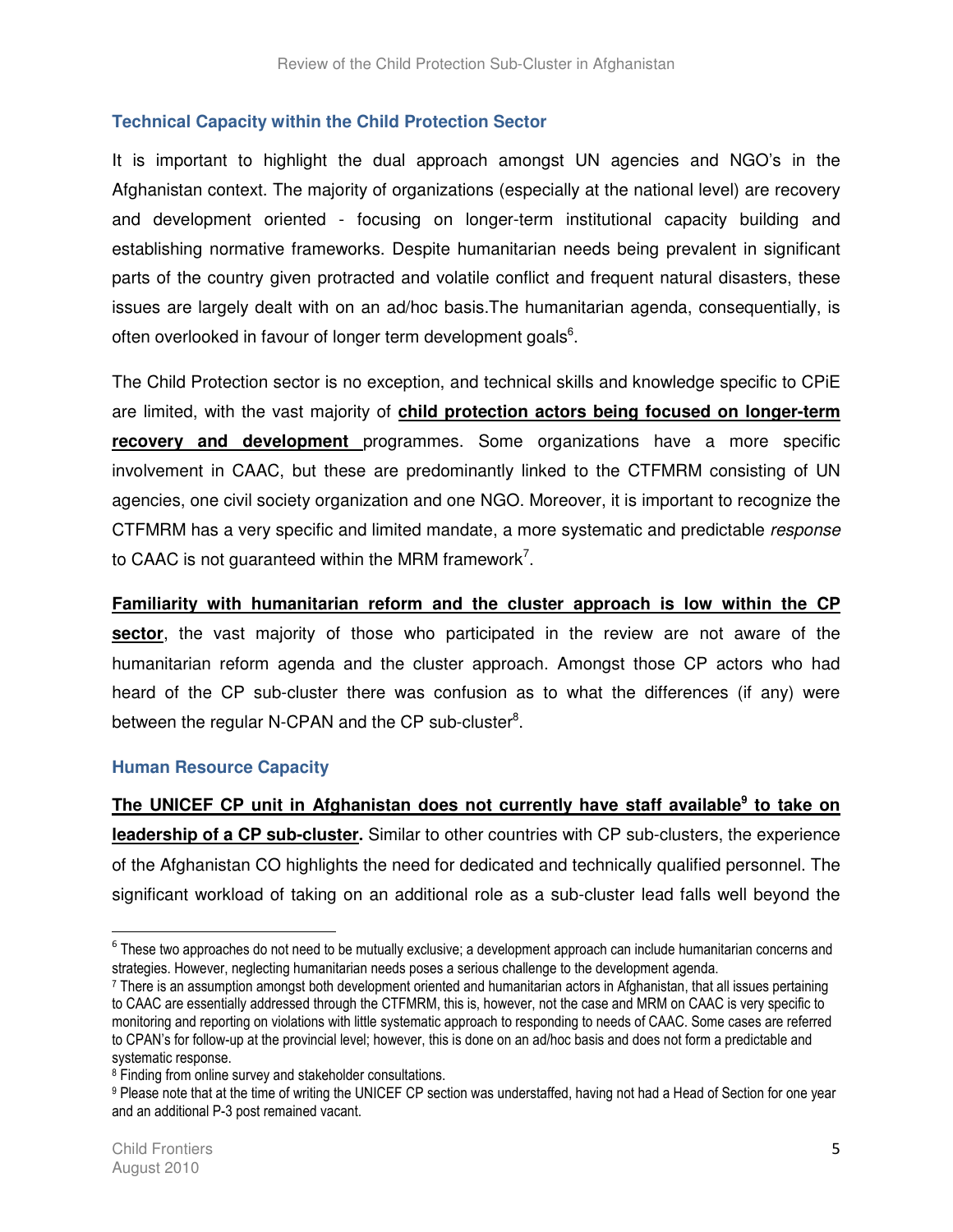scope of existing staffing structures. While there is an implicit expectation on existing UNICEF staff to lead and respond, this does not necessarily translate to existing staff capacity meeting the needs, detracting necessary attention and time away from regular programmes and/ or not designating enough time to fulfill sub-cluster lead commitments.

**Profile of the staff leading the sub-cluster should combine managerial, coordination and** advocacy as well as technical expertise on CPIE. Sub-cluster leadership at the country level has proven labour intensive and requires independence from the lead agency's own regular country programme. The sub-cluster lead should represent the interests of the entire subcluster, over and above the interests of the lead agency, to avoid a bias in priorities and resource allocation, and ensure some degree of independence in advocacy. Experience confirms the need for dedicated staff for cluster and sub-cluster leadership responsibilities. Until own capacity can be established to ensure this role predictably, standby-partner capacity (SBP) can alleviate the burden to resource and sustain sub-cluster lead capacity in the interim.

**Surge and SBP capacity** is intended to complement capacity for the short term<sup>10</sup>. As such, it is an essential element of UNICEF's capacity to react to emergencies<sup>11</sup>. However, surge capacity does not and should not replace UNICEF's efforts to build own capacity in the Afghanistan CO.

**Staff turnover is high in Afghanistan**, and has had an overall impact on coordination in Afghanistan. Poor security and a difficult working environment entails many individuals only stay for duration of 1-2 years, affecting continuity in existing coordination structures.<sup>12</sup>

### **Assessment**

**CPiE has been poorly reflected in initial assessments** perhaps both as a result of CPiE capacity being low within the CP sector in Afghanistan and a wrong perception CPiE is not a "life saving" component of humanitarian response, both as sector specific initiative, and as a key component of wider inter-agency, multi-sector assessments. This has impacted ability to identify needs and articulate evidence-based responses. While the tendency of early assessments are

 $\overline{a}$ 

<sup>10</sup> Deployments typically last between 3-6 months, although some SBP's will make provisions for up to 12 months if the request is warranted.

<sup>11</sup> Stand-by partners involved in CPiE are Norwegian Refugee Council (NRC), Danish Refugee Council (DRC), Irish Aid, Red-R, Austcare, CANADEM, Icelandic Crises Response Unit and Swiss Cooperation

<sup>12</sup> In addition, R&R cycles are noted to affect regularity of participation and attendance in meetings.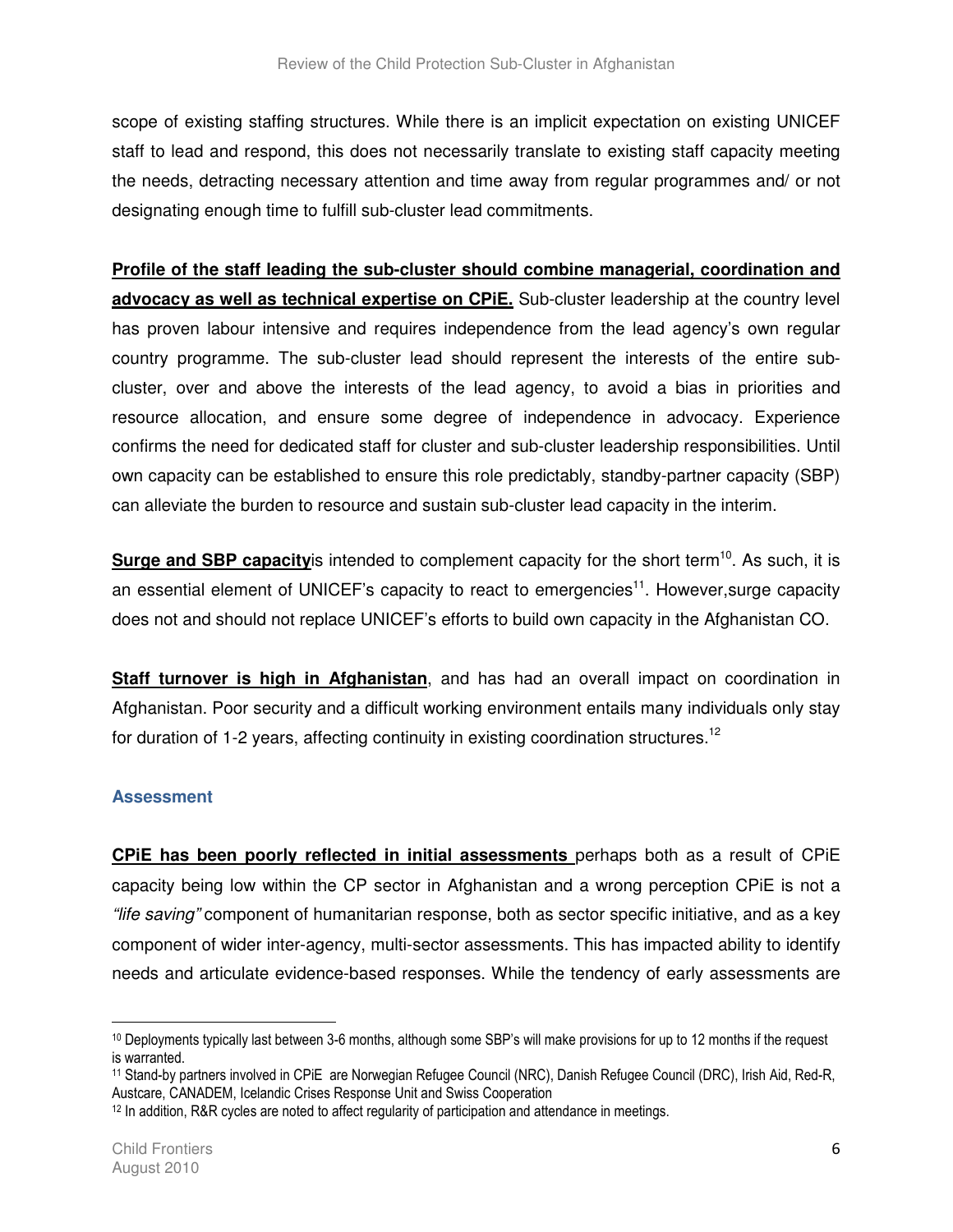to focus on "visible" needs met by "hardware "including material assistance and heavy service delivery such as food, WATSAN and shelter, equally important and oftentimes life threatening needs - such as protection from violence, abuse and exploitation (all exacerbated by emergencies) have regularly been neglected. The perception CPiE does not form part of an immediate "life saving" response can pose irreparable damage in stemming risks associated with CPiE in the immediate, medium and longer-term, nor is it in-line with UNICEF's organizational CCC's<sup>13</sup>. This is especially pertinent in the Afghanistan context where CAAC are a significant concern. As noted previously, the CTFMRM fulfills a critical role in monitoring and reporting on specific areas of CAAC, but this should not negate the role of wider systematic responses within the wider CP and humanitarian sector.

While respondents note CPiE is lacking in assessments, there is also a sense the capacity to develop assessment criteria and necessary skills to conduct assessments in CPiE need to be strengthened within the CP sector.

#### **Sensitivities Pertaining to the Role Government**

**Concerns at having a government led or co-chaired CP sub-cluster**, were expressed during the course of the review given the sensitive nature of some CPiE concerns in the Afghanistan context, especially pertaining to CAAC. Recent concerns regarding the use of schools and health facilities in the up-coming elections highlight this point, whereby advocacy with government on the issue was highly sensitive.<sup>14</sup>

Another important dimension to this is the potential **challenges in addressing potentially sensitive protection concerns with government and the possible implications this can have on existing in-country programmes and relationships with government**. This generally holds especially true of development oriented CO's, whereby there are genuine concerns engagement on sensitive advocacy needs emerging as a result of an emergency, may jeopardize the agency's ability to continue regular programmes in-country<sup>15</sup>.

<sup>&</sup>lt;sup>13</sup> The CERF, ERF and CAP all recognize CPiE as "life saving" and CPiE has been funded as such in other emergencies.

<sup>&</sup>lt;sup>14</sup> Please note the majority of organizations feel it is important the government have a role in a CP sub-cluster, but not as a chair or co-chair.

<sup>15</sup>This is increasingly seen as a common predicament especially in countries with development oriented programmes and the roll out of Protection Clusters/ WG's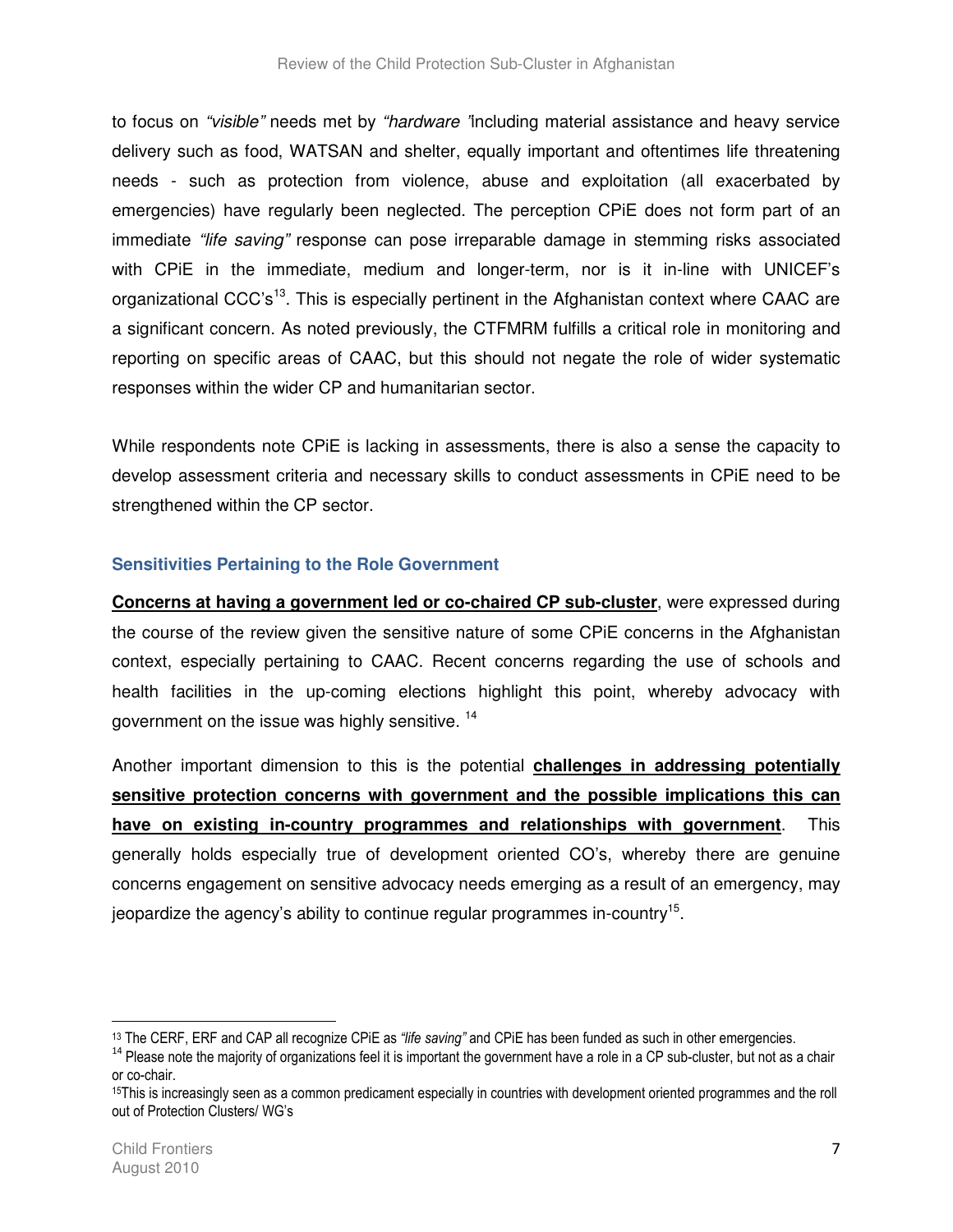## **Regional/ Provincial Level Networks**

Although it falls outside the scope of this review, some observations pertaining to the regional level CPAN's have been made which are worth noting. Relatively extensive provincial level networks exist through the CPAN<sup>16</sup>, essentially acting as referral networks incorporating various stakeholders including; NGO's, INGO's, government, UN agencies, service providers, civil society organizations, legal aid organizations etc.<sup>17</sup>. The provinces with functional CPAN are noted to be stronger than the N-CPAN in executing activities.

It will be integral to map actors involved in the various regions, especially areas which are deemed prone to conflict and natural disasters, and that capacity building initiatives be extended to these actors (as a priority in high risk areas).

## **KEY RECOMMENDATIONS**

#### **Technical Capacity**

- **1.) Establish a basic level of technical capacity on CPiE amongst relevant CP actors as a priority and prerequisite to move forward and initiate meaningful discussion on a strategy and priorities as a CP sub-cluster<sup>18</sup> .** This includes familiarization on CPiE, conceptualizing a shared understanding on CPiE in the context of Afghanistan and initiating dialogue on roles and responsibilities with relevant CP actors.
- 2.) **Familiarize CP actors with humanitarian reform and the cluster approach and the implications cluster activation has in the Afghanistan context.** Understanding the cluster system and its functions in the Afghanistan context will enable CP actors to make better use of opportunities for mainstreaming and understanding CPiE in the framework of broader protection and the APC.

#### **Human Resources**

As outlined above, the Afghanistan CO does not currently have the human resources available to dedicate a staff member to fulfill the role of sub-cluster coordinator. It is important to

<sup>&</sup>lt;sup>16</sup> It is not currently known exactly how many CPAN's are active and quality can vary

<sup>17</sup> Each province with an active CPAN will have a different make-up of participating organizations depending on who is present and engaged.

<sup>&</sup>lt;sup>18</sup> Please see Capacity Building Plan in Annex B for more detailed breakdown of capacity building needs and recommendations.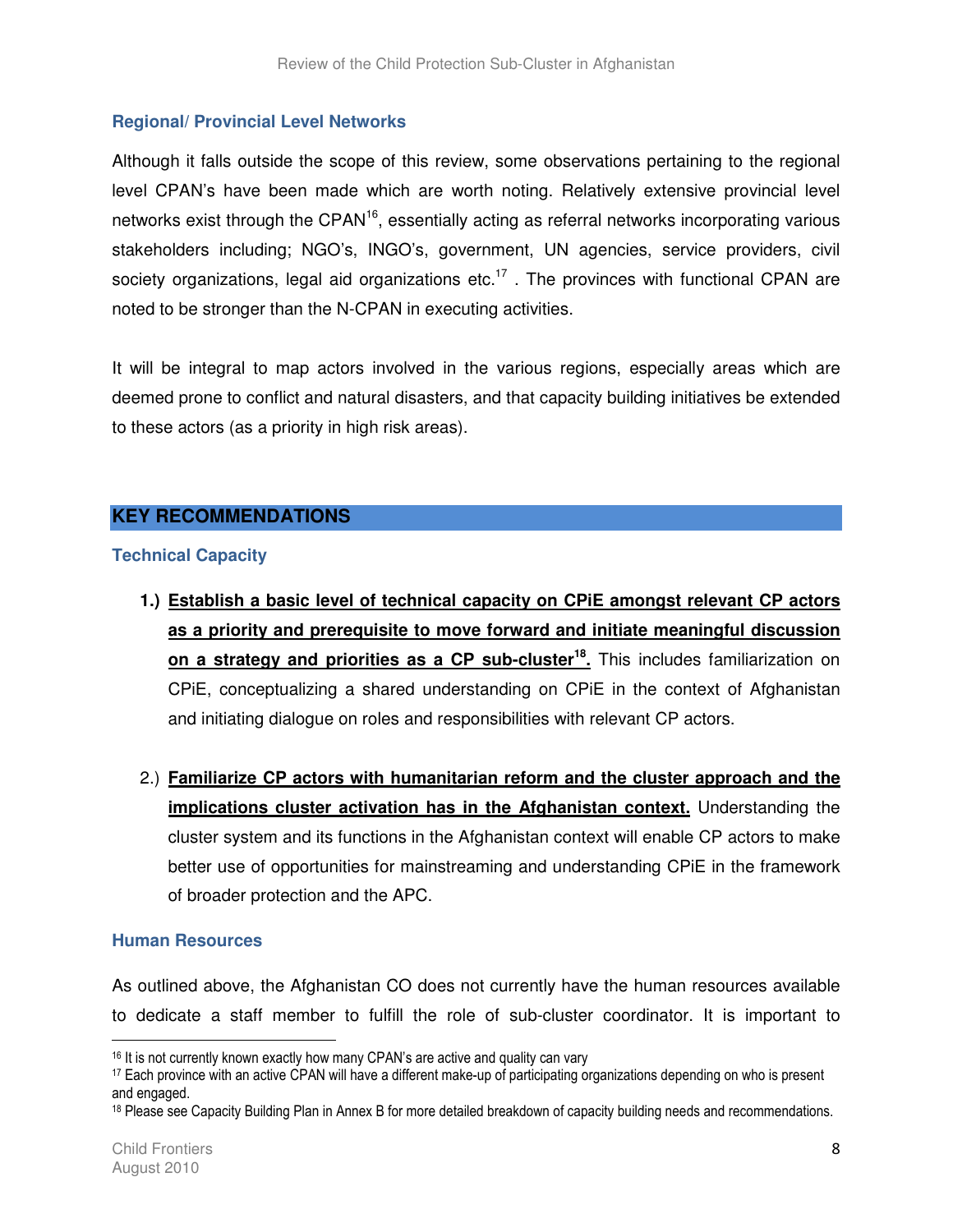recognize the dynamics involved in executing this role in a meaningful way both in terms of staff time and expertise. Furthermore, there is a need to separate UNICEF's regular programme function from the role of a sub-cluster lead.

The following options are proposed<sup>19</sup>:

 **Recruitment of an in individual, with requisite expertise and skills, to assume the overall responsibility of coordinating the CP sub-cluster**. Given time-consuming recruitment processes in UNICEF, this option may not be immediately realistic. Utilizing an SSA may be an interim option, however, due consideration will still need to be afforded as to how this role will eventually be internalized within UNICEF's existing structures and functions in Afghanistan.

### **Secondment of a Stand-By Partner to assume role of CP sub-cluster coordinator.**

This option may allow for a timely deployment and may avail an individual who has received training in CPIE coordination<sup>20</sup>. However, secondee's are typically deployed for 3-6 months period, with exceptions on a case –by-case basis up to 12 months. Frequent turn-over of a cluster coordinator can have a negative impact on continuity and the dynamic of coordination and partnership. In addition, there are fewer guarantees of securing an individual with requisite experience and technical competencies<sup>21</sup>. In order to mitigate this, careful and strict selection criterion must be developed and reviewed during the secondment process.

 **Deployment of a ProCap<sup>22</sup> officer to assume role of sub-cluster coordinator**. This option poses certain limitations in terms of duration of deployment and potential adverse effects on continuity and sustainability, similar to those constraints described with a regular SBP. In addition, it may be difficult to obtain a senior protection officer for management of a sector specific sub-cluster as ProCap officers are in high demand

 $\overline{a}$ 

<sup>19</sup> Which model of cluster leadership (as outlined further below), may also have a bearing on what staffing options are most appropriate for the Afghanistan CP sub-cluster

<sup>20</sup> Over the last year training has been conducted for selected SBP's and individuals with a role in CP coordination. However, there are of course no guarantees that a nominated SBP would suit this profile. If possible strict criteria should be established to ensure the selection process is duly narrowed down

<sup>21</sup> While WASH and Education have a long history of deployments from SBP's, there are fewer CPiE personnel on SBP rosters and skill-sets have often been poorly understood in roster management.

<sup>22</sup> ProCap refers to "Protection Capacity" a stand-by mechanism of senior protection officers (P-4/P-5 level), deployed to support strategic and operational protection responses for UN agencies. ProCap is funded by NRC and managed by OCHA Geneva.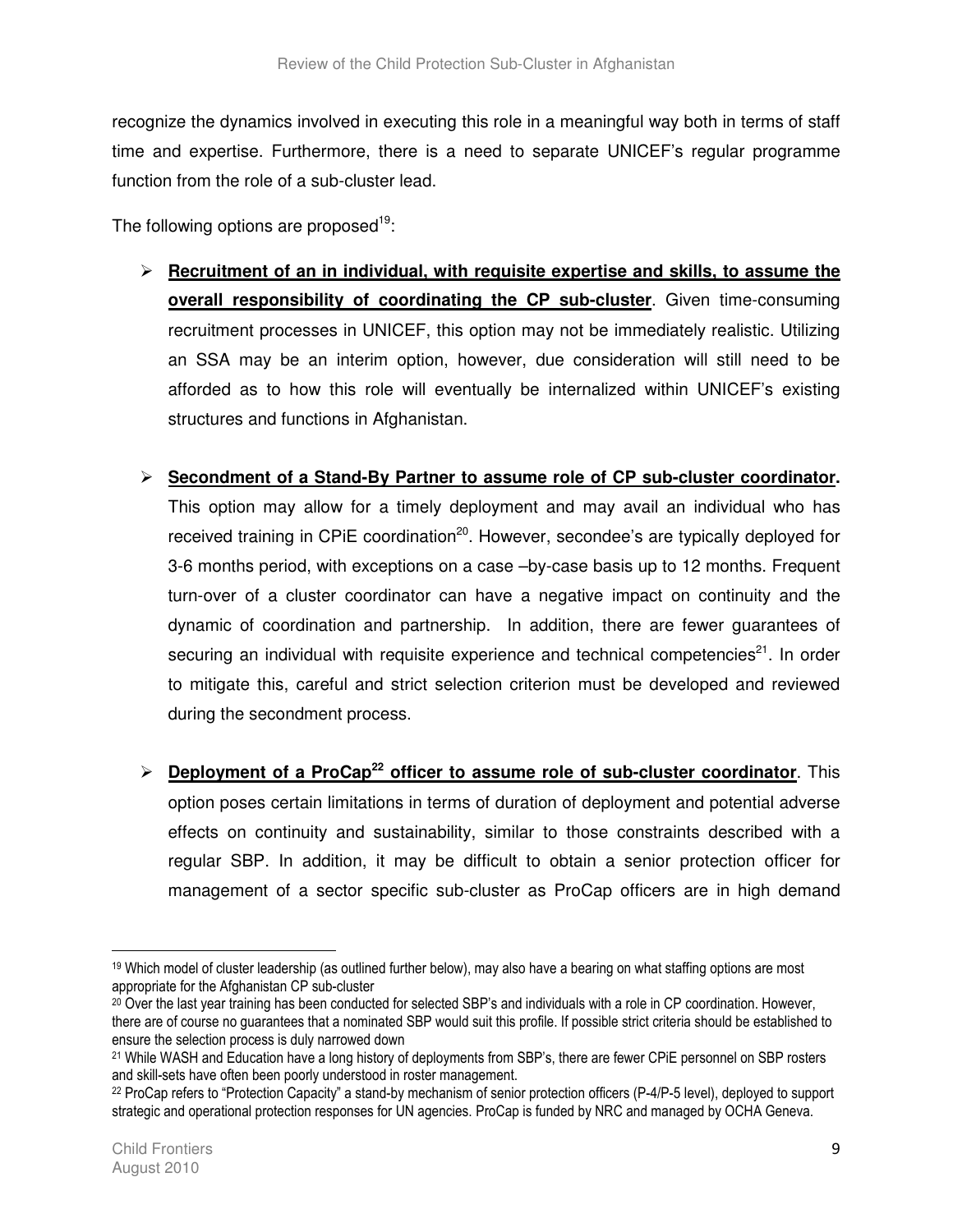globally and usually deployed for medium to large scale emergencies for overall Protection Cluster leadership, or in an advisory function to the RC/HC/ HCT/ UNCT.

- **Nil-Remuneration contract with an NGO.** Although not a common practice in UNICEF CP, is essentially a secondment of staff from an NGO to fulfill the role as cluster coordinator<sup>23</sup>. This option could be explored further with the global Child Protection Working Group (CPWG).
- **Recruitment of a national officer to support the cluster coordinator.** In the event provisions are not made for a dedicated cluster coordinator, at a minimum, – a national officer $24$  should be recruited to exclusively support the functions of existing staff performing the function of sub-cluster coordinator<sup>25</sup>.

Please note in the event of an emergency, with due consideration to scale and impact, additional temporary staff functions and administrative support may need to be reviewed and made available depending on needs.

## **Suggested Priorities for a CP Sub-Cluster in Afghanistan**

It is not the role of this review to determine which activities should be undertaken by the Afghanistan CP sub-cluster; rather priorities need to be formulated as part of a consensual process within the forum of a CP sub-cluster. Nonetheless, some concrete priorities came up numerous times during stakeholder consultations and may provide some insight into what organizations presently feel their priorities would be including the need for:

• **Planning and strategy development** are currently considered to be the weakest components in CP coordination in Afghanistan. Strategy development forms the basis for establishing the role of the sub-cluster and its priorities. However, given the limited knowledge and capacity on CPiE expressed during the course of the review, it will be imperative a minimum and shared understanding of CPiE, and what this means in the Afghanistan context, is established prior to defining a strategy as a group.

 $\overline{a}$ 

<sup>&</sup>lt;sup>23</sup> This approach has mainly been used in the WASH sector where links to the global WASH cluster are strong, UNHCR have also used this approach in some contexts

<sup>24</sup> NOB/ NOC grade

<sup>25</sup> UNFPA in Afghanistan have for example recruited a national officer to support the staff member undertaking role as coordinator of the GBV sub-cluster.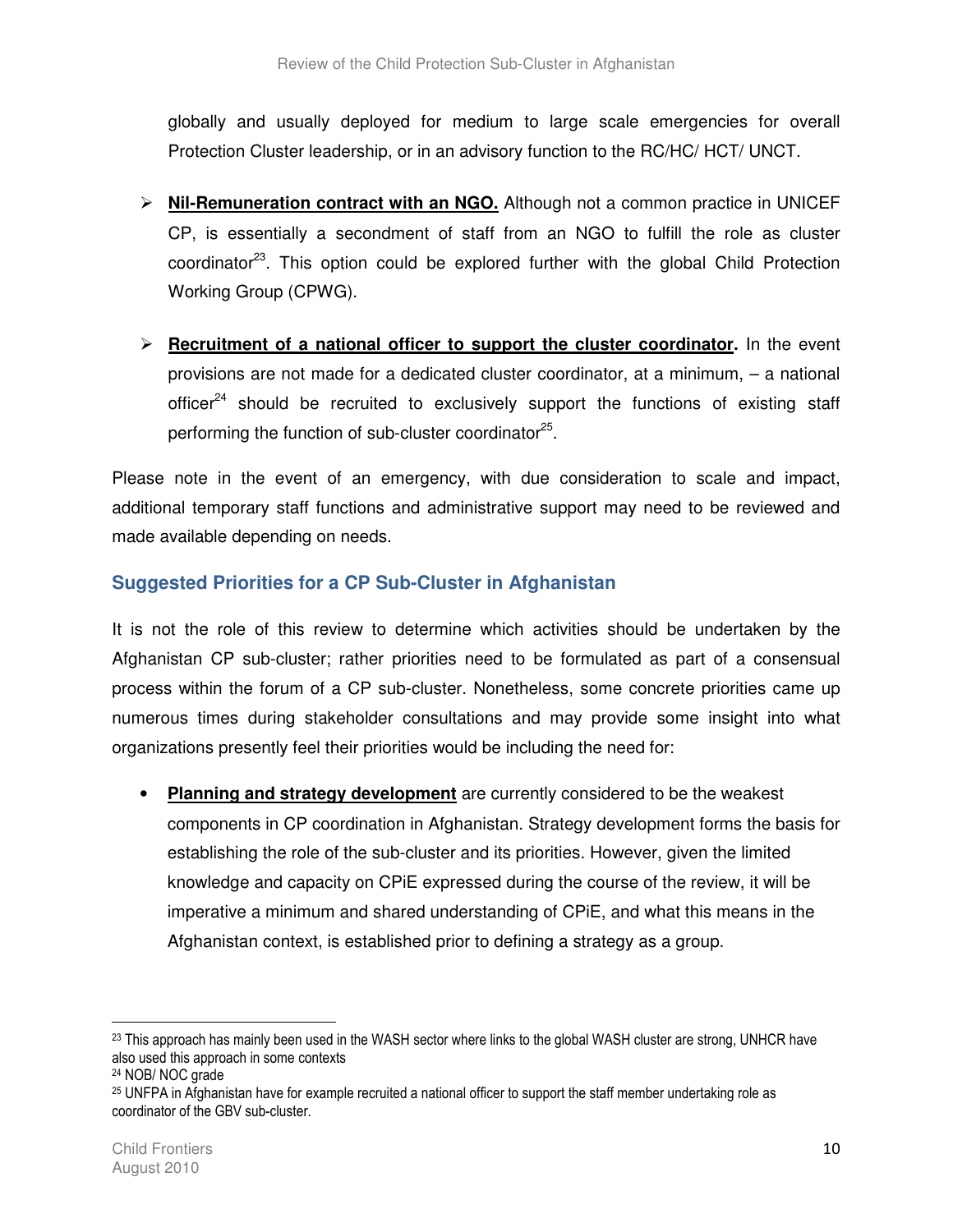- **Mapping of existing in-country capacities 3W's** (both technical areas of expertise within CPiE, resources<sup>26</sup>, and geographical proximity/ scope), including identification of opportunities and gaps.
- **Development of a capacity-building strategy to address gaps<sup>27</sup>. One of the most** consistently raised concerns during the course of the review was the lack of technical capacity on CPiE – including government bodies, NGO's, UN agencies and other mainstream service providers. Once capacities are mapped and strengths, opportunities and gaps identified it will be important to develop a comprehensive strategy for filling potential programmatic and geographical gaps.

Building capacity amongst organizations working specifically with child protection and children will be essential, but also ensuring inclusion of service providers involved in wider humanitarian response is imperative<sup>28</sup>.

- **Development of tools and guidelines.** In order to aid capacity building and standard setting, agreed principles for CPiE in the operating environment of an emergency response can be woven into development of emergency guidelines. Tools and guidelines should be specifically designed reflecting contextual components such as normative frameworks (both national and international), including the use of existing international guidelines such as the IASC guidelines on Separated Children, Mental Health and Psychosocial, GBV and the recently reviewed SPHERE. Other relevant tools include the interactive learning modules on CPiE and inter-agency assessment tool which can be easily adapted and disseminated as a preparedness measure.
- **Assessment, monitoring and information management** is noted as one of the strengths of the CP sector in Afghanistan, largely attributed to the CTFMRM and extensive regional CPAN networks.

Assessment, monitoring and reporting in emergencies are a significant challenge in the Afghanistan environment and circumstances such as limited and irregular access to

<sup>26</sup> Including human , financial and material

<sup>27</sup> This review includes a summary capacity building plan, but there is a need to further elaborate on capacity needs once a mapping exercise is completed and programmatic and geographical gaps are more evident.

<sup>28</sup> See below point on development of tools and guidelines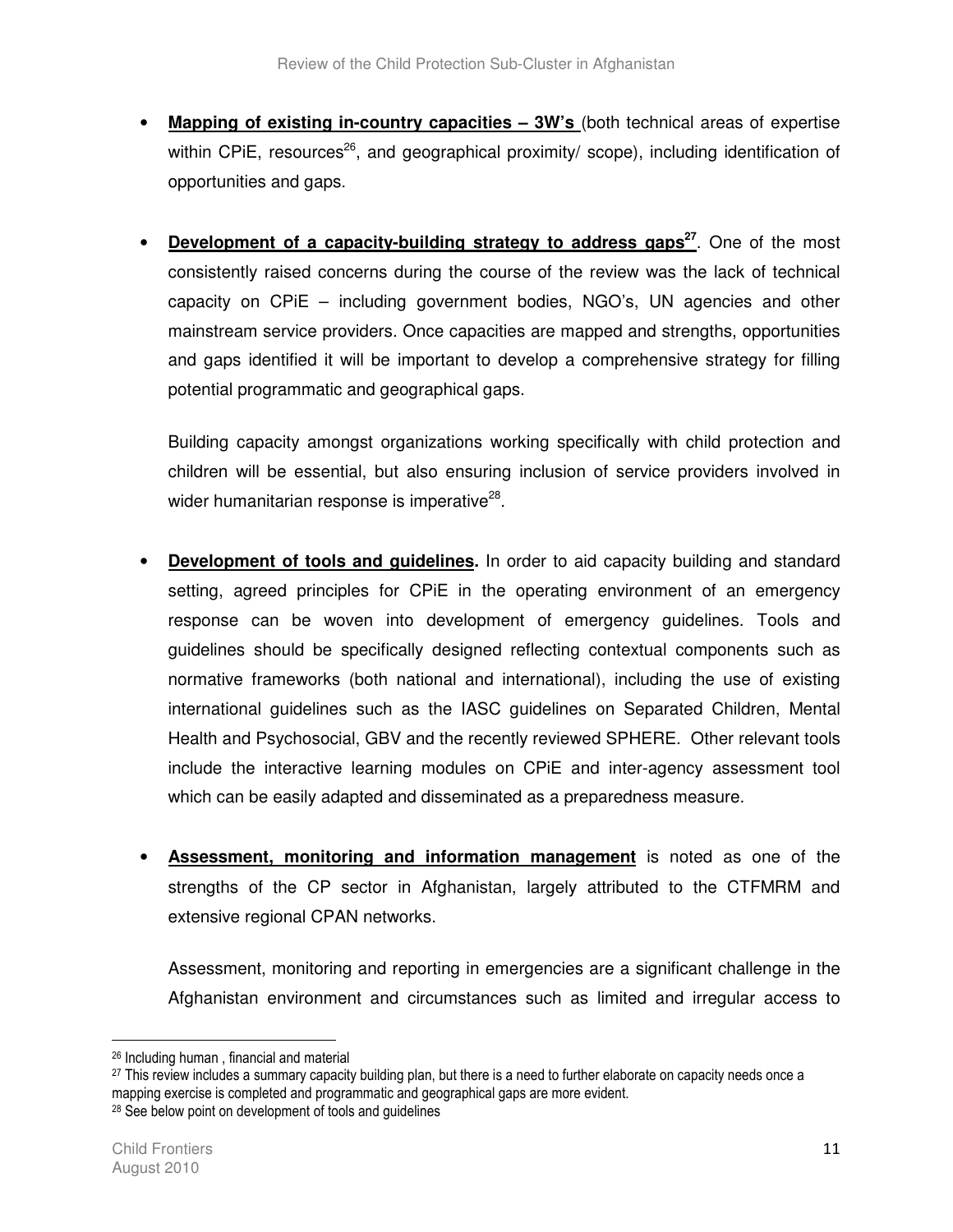affected areas and populations are a considerable impediment. However, lack of assessment and inability to consolidate and analyze data on CPiE on an ongoing basis (outside the CTFMRM) has hampered development of meaningful response and advocacy strategies<sup>29</sup>, and can affect resource allocation.

Ensuring mechanisms and modalities for assessing, monitoring, reporting, data analysis and information management are developed, agreed and disseminated prior to the onset of an emergency - can have a significant bearing on ability to formulate needs-based response, articulate much needed advocacy strategies and ensure systems are in place to respond to violations (in connection with referral mechanisms for services and potential redress). Developing strategies for assessment and monitoring in emergencies should form part of preparedness planning –including defining roles and responsibilities, capacity needs (geographical and technical) and information management systems ideally based on existing communal networks and service providers.

- **Emergency Preparedness/ Contingency Planning.** With the unstable political situation, escalation of conflict, continued economic volatility, and occurrences of natural disasters; violence and displacement remain significant risk factors in Afghanistan. Solid contingency planning and emergency preparedness measures are critical<sup>30</sup>. While efforts are underway to strengthen the APC, both in terms of ensuring a designated forum for coordination on protection issues, including mapping of roles and responsibilities and strategy development, it is equally important measures are takento ensure that specific contingency and preparedness planning is undertaken specifically within the CP sector.
- **Cross-sector coordination and mainstreaming of CPiE.** With the activation of the cluster approach, valuable opportunities are presented for enhancing cross-sector coordination and mainstreaming of CPiE. This should be considered an integral part of emergency preparedness, contingency planning and potential response. For example, child protection concerns and considerations should be woven into planning for health

 $29$  Please note a working group on advocacy has recently been established in the N-CPAN although this group is currently focused on advocacy on regular programme issues.

 $30$  This is important both at the national and provincial level (especially in high risk areas).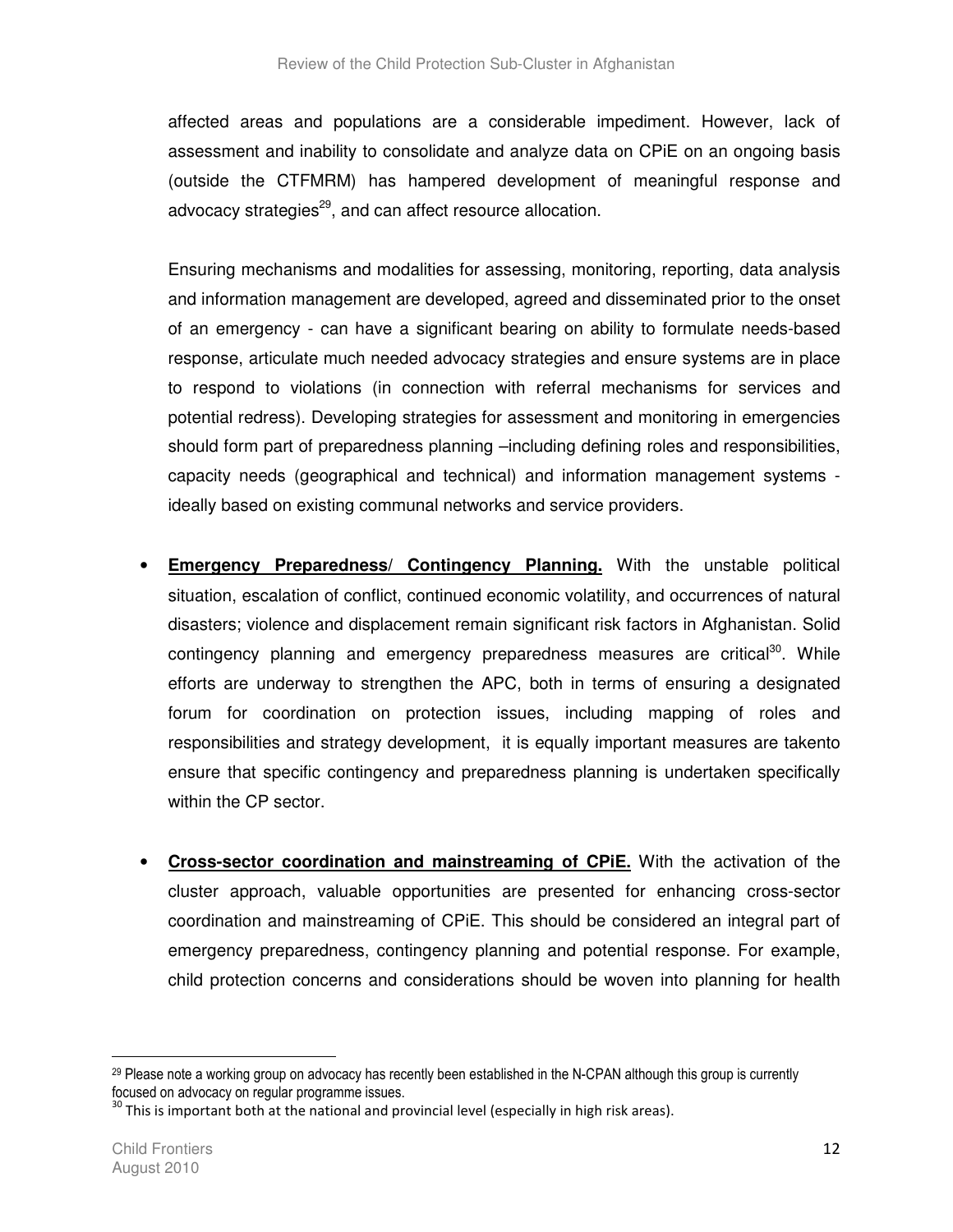(including in referral mechanism and services activated in emergencies) $31$ , or camp planning and management. Other cross-cutting areas such as psychosocial or planning of services in and around Child Friendly Spaces (CFS), should all form part of preparedness planning, while also using these forums for identification of capacity building needs, gaps and opportunities in the wider humanitarian sector.

As noted above guidelines and tools can be a useful medium for ensuring minimum standards are applied and met in humanitarian response. Checklists may also be provided to other sectors both as a means of disseminating minimum standards and practical suggestions, they do however, usually also require a fair amount of follow- up and discussion for actual realization in implementation of planning and response<sup>32</sup>. As much as possible designated child protection focal points should ensure participation in wider sector coordination including other sector's coordination groups<sup>33</sup>.

 $\overline{\phantom{a}}$ 

<sup>&</sup>lt;sup>31</sup> An example is the development of emergency quidelines for health workers planned by the Health Cluster, where CPiE can be integrated

<sup>&</sup>lt;sup>32</sup> There is always the risk with dissemination of checklists that organizations believe protection is "completed" once items on a checklist are checked off rather than thinking though the specific context and needs to ensure protection is holistically addressed. <sup>33</sup> This can be a laborious task, but global experience indicates this can be a vastly meaningful exchange especially in the immediate to medium term stages of an emergency.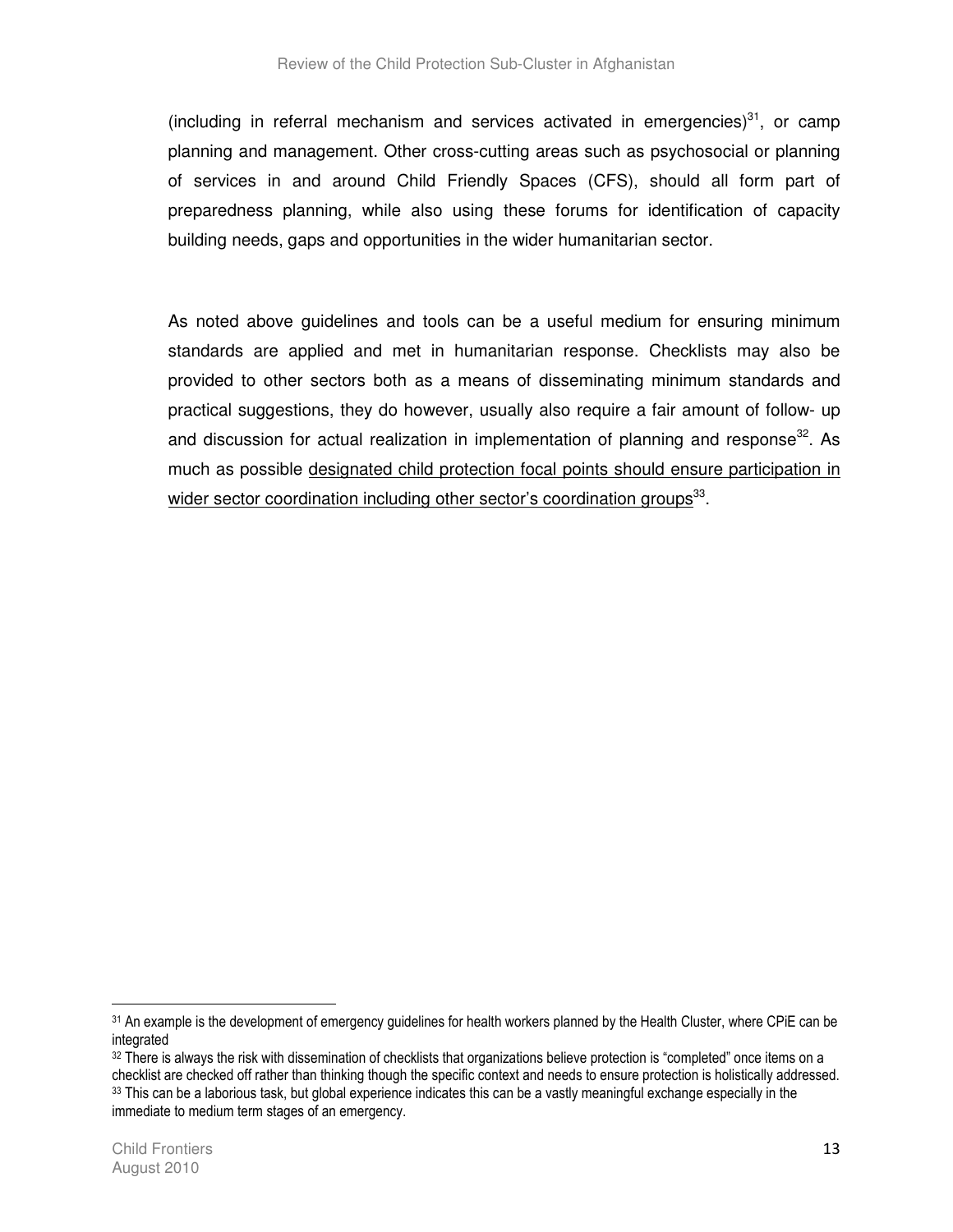## **POTENTIAL MODEL OPTIONS FOR A CHILD PROTECTION SUB-CLUSTER IN AFGHANISTAN**

Outlined below are 5 potential model options for CP sub-cluster structure, each include a brief summary of leadership structures,as well as a brief analysis of possible opportunities and constraints.

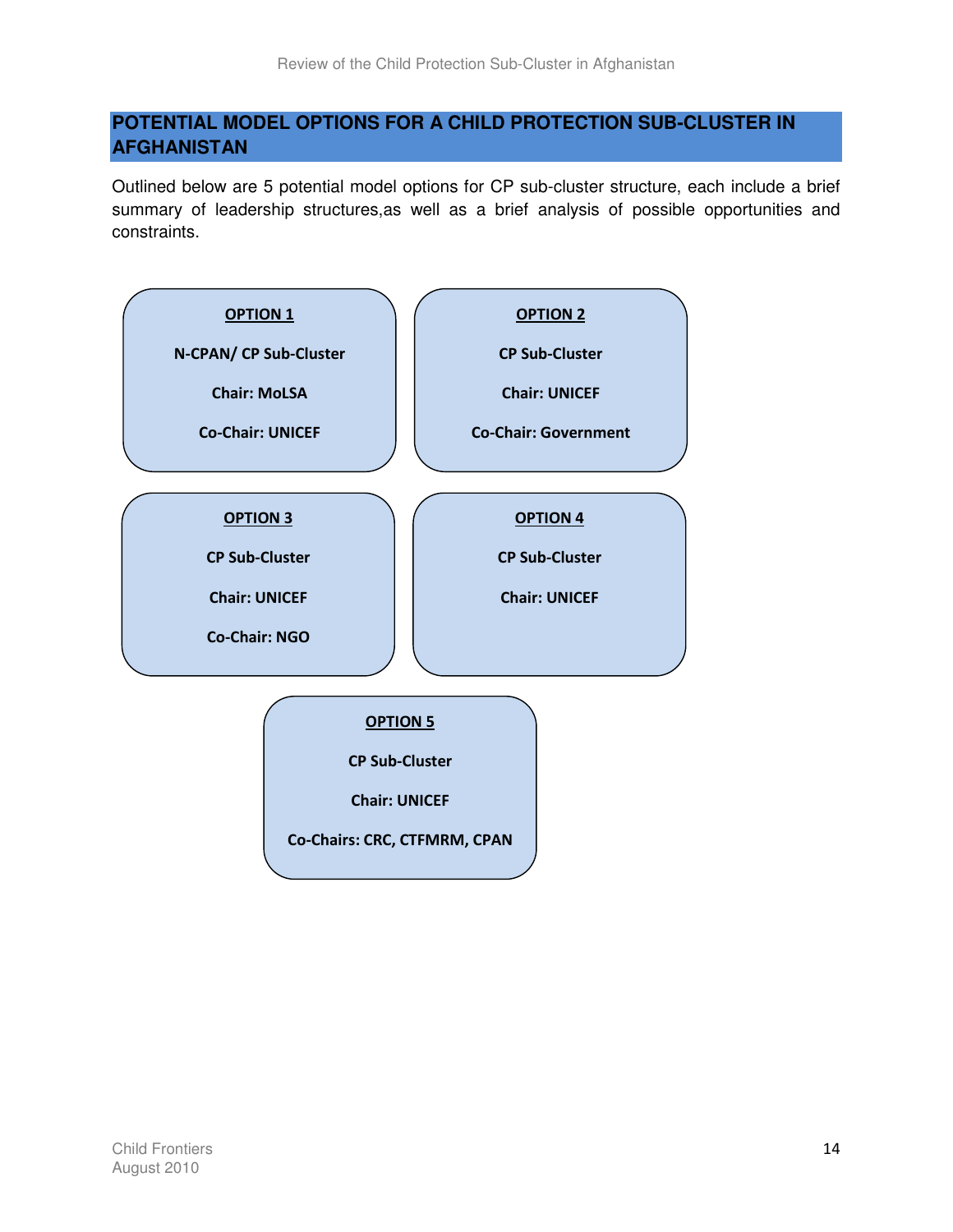## **PLEASE NOTE, IN ALL OPTIONS IT WILL BE IMPORTANT TO ENSURE THE CPAN, CTFMRM AND CRC ARE INVOLVED AS MEMBERS OF A CP SUB-CLUSTER.**

## **OPTION 1. N-CPAN ASSUMES THE DUAL ROLE OF A CHILD PROTECTION SUB-CLUSTER**

## **Opportunities/ Strengths**

- N-CPAN is an already established body which engages with a relatively broad range of actors within the child protection sector<sup>34</sup>
- The CPAN has extensive provincial level networks<sup>35</sup>; although not all are functional they are generally perceived positively and able to deliver on a number of CPiE issues.
- Utilizing an existing forum can alleviate the burden of organizations needing to attend additional monthly meetings and duplication of some efforts

## **Constraints/ Weaknesses/ Threats**

- The scope of the N-CPAN is defined as: "the context of post-conflict rehabilitation and development". This has a clear bearing on the perceived mandate of the forum and implications on where humanitarian issues "fit" under the current structure. Furthermore, there is a risk CPiE may end up a mere agenda item on an already full and comprehensive agenda
- Currently the N-CPAN is described<sup>36</sup> as unfocused and with little strategic direction and follow-up, mainly characterized by discussions on individual caseloads rather than overarching strategies, policy and technical frameworks.
- CPAN is essentially a UNICEF supported programme, as such there is potential conflict of interest in remaining unbiased as a lead agency under the principles of humanitarian reform and the cluster approach
- A number of key agencies/ organizations currently involved in issues pertaining CAAC are not involved in the N-CPAN (but rather the CTFMRM), this would need to be addressed should the CPAN continue to assume the role as CP-sub-cluster

 $\overline{a}$ 

<sup>34</sup> This does, however, generally not include agencies and organizations involved in the CTFMRM (resulting no agencies involved in CAAC) or the CRC

<sup>35</sup> Please note there is a lack of clarity as to exactly how many CPAN's are active in all 28 provinces, also performance can vary significantly between provinces

<sup>36</sup> Please note this criticism was only reflected in discussions pertaining to the N-CPAN, not the provincial CPAN. The TOR of NCPAN is currently under review to be more result oriented.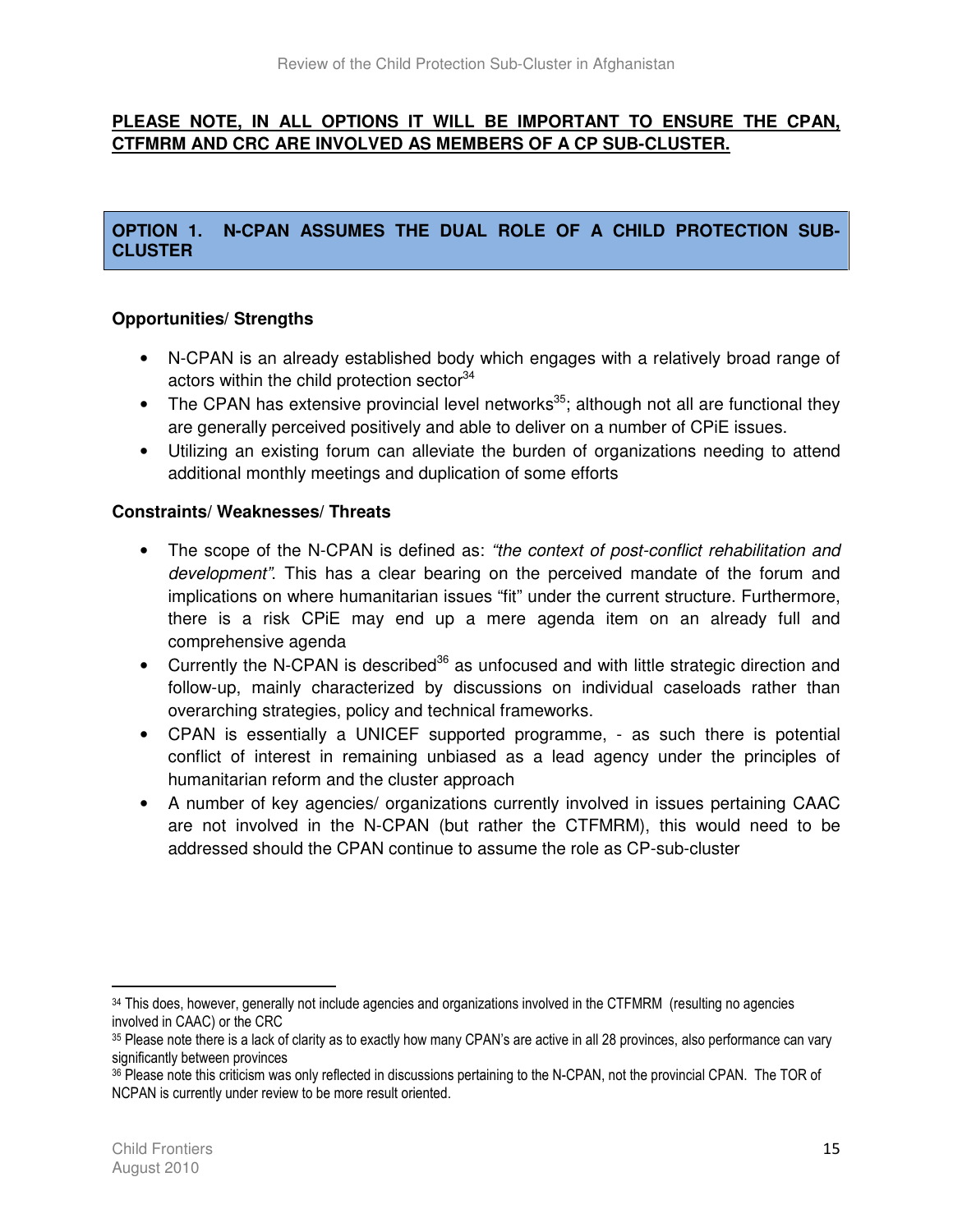## **OPTION 2. A SEPARATE CP SUB-CLUSTER IS ESTABLISHED WITH A GOVERNMENT CO-CHAIR**

#### **Opportunities/ Strengths**

- Would allow for a more targeted and focused forum for addressing issues relevant to the CPiE and the CP sub-cluster exclusively (rather than as an additional item within an existing agenda)
- A government co-chair, may allow for additional government support to CPiE and improve government capacity in the area of CPiE

#### **Constraints/ Weakness / Threats**

- The politically sensitive nature of some CPiE issues may alienate participation from organizations who feel a government co-chair in this context is inappropriate
- In the event of sensitive advocacy issues arising, it may compromise UNICEF's position and relationship with government counterparts when addressing highly sensitive issues emerging as a result of an emergency while maintaining regular country programme activities and relationships

## **OPTION 3. A SEPARATE CP SUB-CLUSTER IS ESTABLISHED WITH AN NGO CO-CHAIR**

### **Opportunities/ Strengths**

- Allows for a more targeted and focused forum for addressing issues relevant to the CP sub-cluster exclusively (rather than as an additional item within an existing agenda)
- Promotes a less UN-centric approach and enables the principles of partnership to be more visible and understood
- Shares some of the workload of sub-cluster leadership
- Possible provision for a rotational chair, enabling the NGO community increased ownership and participation

#### **Constraints/ Weaknesses/ Threats**

- Where there are different perspectives/ views between the co-chair NGO and the subcluster lead (UNICEF) there are particular risks concerning the efficacy of advocacy with government on sensitive issues
- Risk of alienating government, who may perceive their role as a necessary (co-)chair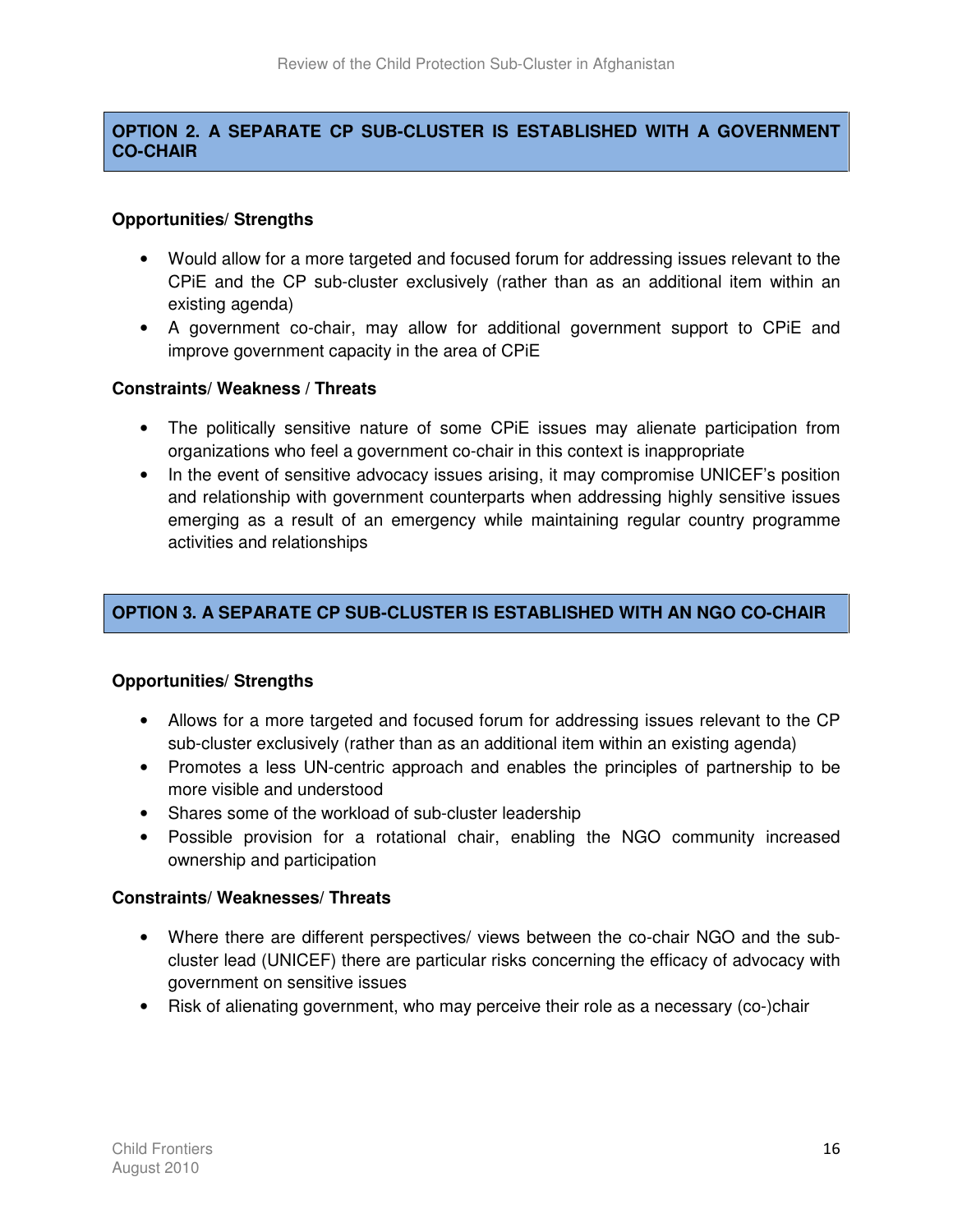## **OPTION 4. A SEPARATE CP SUB-CLUSTER IS ESTABLISHED ONLY CHAIRED BY UNICEF**

#### **Opportunities/ Strengths**

- Would allow for a more targeted and focused forum for addressing issues relevant to the CP sub-cluster exclusively (rather than as an additional item within an existing agenda)
- May be the only option if an NGO and government co-chairs are ruled out

#### **Constraints/ Weaknesses/ Threats**

• UN-centric approach, can alienate NGO's and possibly government

#### **OPTION 5. A SEPARATE CP SUB-CLUSTER IS ESTABLISHED WITH THE CPAN, CTFMRM AND CRC CO-CHAIRS**

This option was suggested by some stakeholders during the review process and entails each existing forum i.e. N-CPAN, CTFMRM and CRC - dedicating a focal point from each forum to meet monthly and address issues as a core advisory group feeding back to the APC and conversely back to their respective forums<sup>37</sup>. Provisions would need to be made to ensure some processes and decisions were made as a wider group combining respective participants from each forum (such as strategy and work plan development, training, assessment development etc.), but regular monthly meetings would only be held with the three focal points.

#### **Opportunities/ Strengths**

• Alleviates the wider sector from attending in monthly meetings, of which there are already deemed to be too many

#### **Constraints/ Weaknesses/ Threats**

- Detracts from the participatory and democratic processes involved in a cluster approach
- Limits stakeholder engagement in focused involvement on issues pertaining to CPiE on a regular basis, including mainstreaming initiatives
- Limits sense of "ownership" of a CP sub-cluster and roles/ responsibilities of the wider CP sector

 $\overline{\phantom{a}}$ 

 $37$  This would need to be established as part of a collective decision based on wider consensus.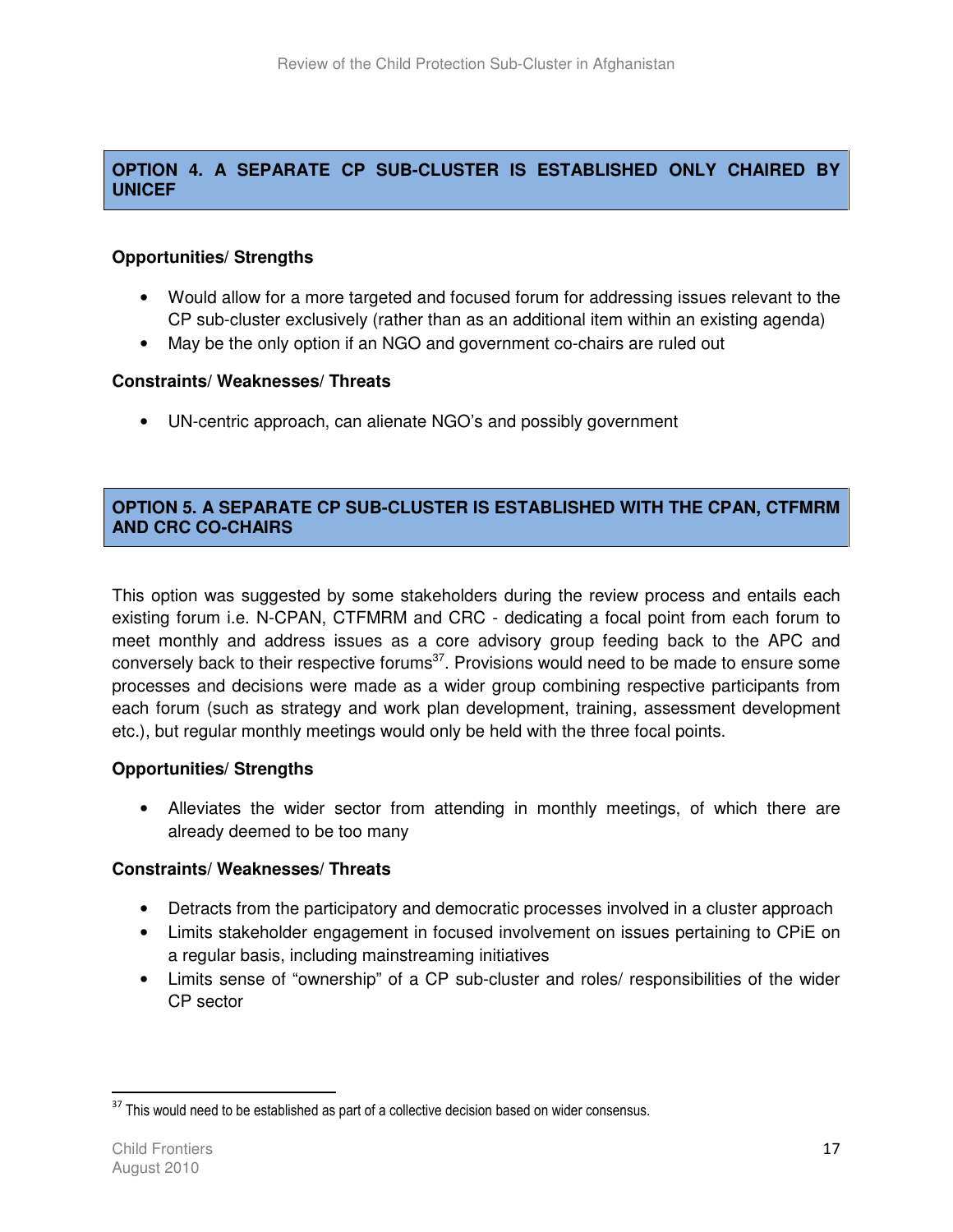## **ANNEX A.**

# Preliminary Report: Review of the Child Protection Sub-Cluster in Afghanistan

**Child Frontiers 7/30/2010** 

 This report aims to summarize the status of coordination arrangements for Child Protection at the national level in Afghanistan, including participation, effectiveness, bottlenecks and opportunities. The report is predominantly based on review of existing literature and an online survey. The aim of this report is not to elaborate on recommendations for a Child Protection Sub-Cluster, which will be submitted in a subsequent final report.

Child Frontiers 2018 18 August 2010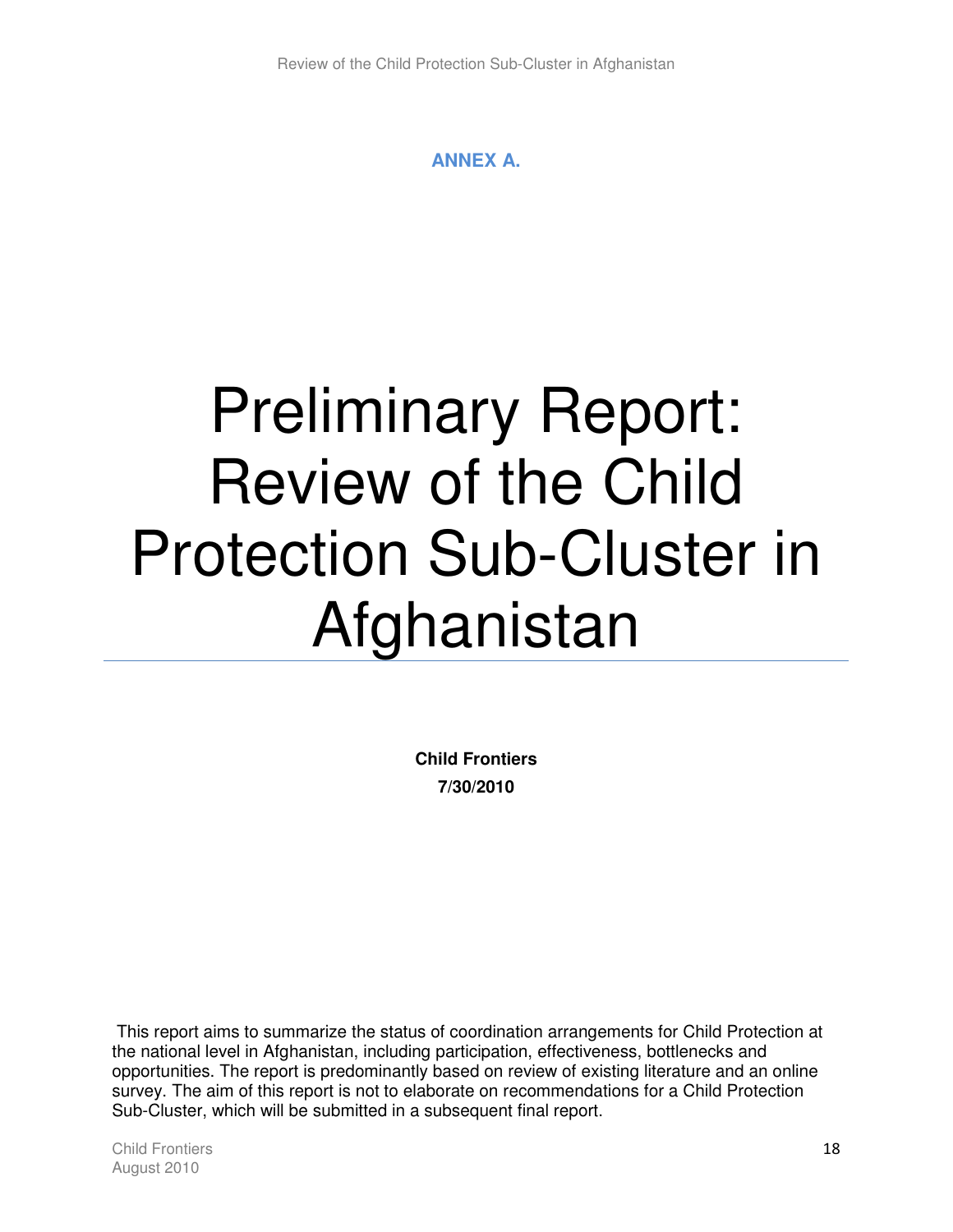| <b>Table of Contents</b>                                          |       |      |      |
|-------------------------------------------------------------------|-------|------|------|
| Introduction                                                      | p. 3  |      |      |
| <b>Background</b>                                                 | p. 3  |      |      |
| <b>Limitations of the Review</b>                                  | p. 4  |      |      |
| <b>Existing Child Protection Bodies and Forums in Afghanistan</b> |       |      | p. 4 |
| <b>Child Protection Action Network</b>                            | p. 4  |      |      |
| <b>Regional CPAN</b>                                              |       | p. 4 |      |
| <b>National CPAN</b>                                              |       | p. 4 |      |
| Country Taskforce on Monitoring and Reporting                     |       | p. 5 |      |
| <b>Child Rights Consortium</b>                                    |       | p. 5 |      |
| <b>Key Findings</b>                                               | p. 6  |      |      |
| <b>Protection Cluster and the Child Protection Sub-Cluster</b>    |       |      | p. 7 |
| Protection cluster                                                | p. 7  |      |      |
| Information Management                                            | p. 7  |      |      |
| <b>Child Protection Sub-Cluster</b>                               | p. 7  |      |      |
| Key findings                                                      | p. 8  |      |      |
| Annex A.                                                          | p. 9  |      |      |
| <b>Summary of Key Findings</b>                                    |       |      |      |
| Annex B.                                                          | p. 11 |      |      |
| Table 2. Summary of Existing Child Protection Coordination Forums |       |      |      |
| Annex C.                                                          | p. 13 |      |      |
| List of documents reviewed                                        |       |      |      |
| Annex D.                                                          |       |      |      |
| <b>See Attached Survey Questions</b>                              |       |      |      |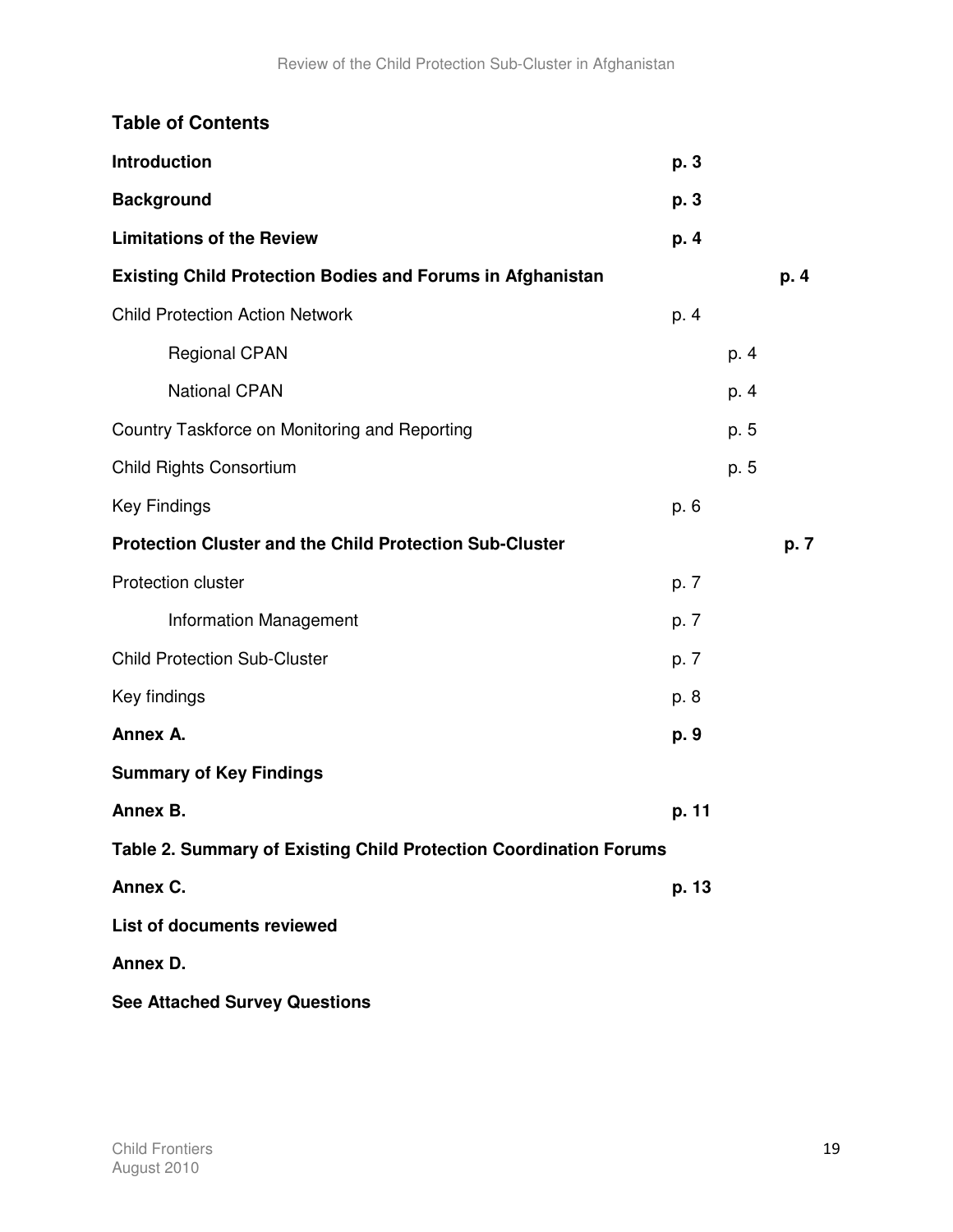## **Introduction**

This report aims to summarize the status of coordination arrangements at the national level in Afghanistan, including participation, effectiveness, bottlenecks and opportunities, with a specific focus on the humanitarian context and Child Protection in Emergencies (CPiE).

The report is predominantly based on review of existing literature<sup>38</sup> and an online survey<sup>39</sup>,<sup>40</sup> developed specifically to support the review of the Child Protection Sub-Cluster in Afghanistan. In addition, the results of some consultations with UNICEF and other key child protection actors are also reflected in this report, although further findings from bilateral discussions will be presented in more detail in a final report<sup>41</sup>.

Although the overall objective of the review is to assess the structure and functions of the Child Protection Sub-Cluster in Afghanistan, this necessitates reflection on wider Child Protection coordination bodies in Afghanistan – in particular the Child Protection Action Network (CPAN) and the Country Taskforce on Monitoring and Reporting Mechanism on child rights violations in armed conflict (CTFMRM).

## **Background**

23 years of civil war and unrest compounded with endemic poverty have exacerbated existing child protection issues and given rise to new child protection concerns in Afghanistan; in particular related to children affected by armed conflict (CAAC) and displacement. In addition, Afghanistan is prone to a host of natural disasters<sup>42</sup>, further increasing the risks posed to children in emergencies.

It is important to acknowledge the dual approach amongst UN agencies and INGO's in the Afghanistan context. The majority of organizations (in particular at the national level) are recovery and development oriented – focusing on longer-term institutional capacity building and normative frameworks. However, humanitarian needs are prevalent in significant parts of the country given the ongoing conflict and regular frequency of natural disasters, these issues are dealt with on a more ad/ hoc basis.

In Afghanistan the Cluster Approach was activated in 2008 – under the auspices of the Humanitarian Coordinator (HC). The Afghanistan Protection Cluster (APC) was established shortly after, but only more recently became active in 2009. In accordance with UNICEF's global commitments to the Protection Cluster, a Child Protection Sub-Cluster was convened in February 2009, and a strategy outlined amongst partners in the group. Relatively few activities have subsequently been undertaken and there is a need to take stock in terms of what functions are in place and what needs to take place in order for the Child Protection Sub-Cluster to be effective and plan for the future.

<sup>38</sup> Please see annex A for a full list of documents reviewed

<sup>39</sup> Please see annex C for survey questions

<sup>40</sup> For the purpose of this report relevant analysis will be extracted from the survey data, however, a full compilation of data from the survey findings will be provide to UNICEF in aggregated form.

<sup>41</sup> This report is a preliminary report and developed while consultations with key organizations in Afghanistan are ongoing. A final report will be submitted which will elaborate in more detail findings from consultations along with key recommendations 42 Including earthquakes, floods, drought etc.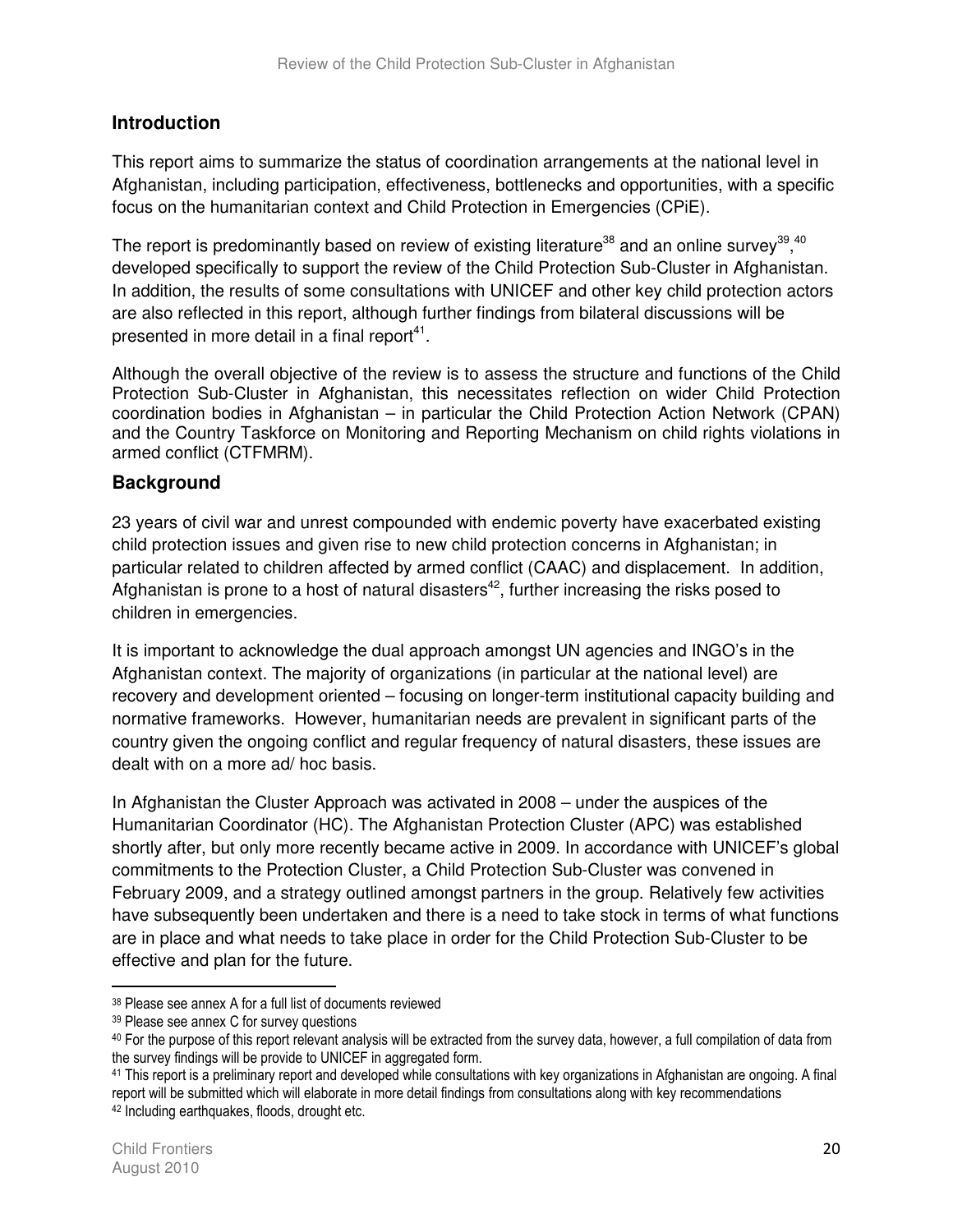## **Limitations of the Review**

During the course of the review it became apparent that a formal "Child Protection Sub-Cluster" did not currently exist in the Afghanistan context, this gave rise to some confusion amongst organizations participating in the review and online survey. As such, many organizations focused their responses on existing coordination mechanisms such as the N-CPAN – including opportunities and gaps, with a view to how improve coordination for child protection in general and CPiE.

## **Existing Child Protection Bodies and Forums in Afghanistan**

In order to effectively take stock of how the CP sub-cluster has been conceptualized to date and opportunities and challenges, it is important to have a basic understanding of existing child protection forums and bodies in Afghanistan (please see Table 2.Summary of Existing CP Forums in Afghanistan in Annex B).

## **Child Protection Action Network**

The Child Protection Action Network (CPAN) is a network of organizations, including governmental, national NGO's, INGO's, civil society and legal aid organizations. At the regional/ provincial level - the CPAN was first initiated in a select number of provinces in 2003, with a subsequent wider regional roll-out in 2006. CPAN's were established as a means of mitigating the absence of formal mechanisms for addressing child protection at the provincial level. Regional CPAN's essentially act as referral networks linking service providers and child protection actors – enabling practical follow - up on individual caseloads of children and families.

Although existing documentation states the CPAN is active in 28 provinces of Afghanistan, this is noted by respondents to not to be the case in reality. It is widely accepted, that although CPAN is functional and deemed successful in a number of provinces<sup>43</sup>, in many provinces their status is currently not known.

### National Child Protection Action Network (N-CPAN)

In 2008/2009 a national level CPAN was established – with the aim of enabling a forum providing technical support and follow-up to regional CPAN's where necessary, but more importantly as a body for strategy development, policy formulation and advocacy.

While the key objectives of the N-CPAN in theory focus on over-arching technical functions such as strategy and policy development, advocacy and information consolidation and management, the majority of respondents indicate these functions are currently not being met. In turn the inability of the N-CPAN to meet these key strategic functions is leading to diminished buy-in and participation of organizations (despite initial commitment from N-CPAN members both to

<sup>43</sup> There is uncertainty about the exact number of provinces the CPAN's are active and indeed successful. A review of regional CPAN's is planned later in 2010.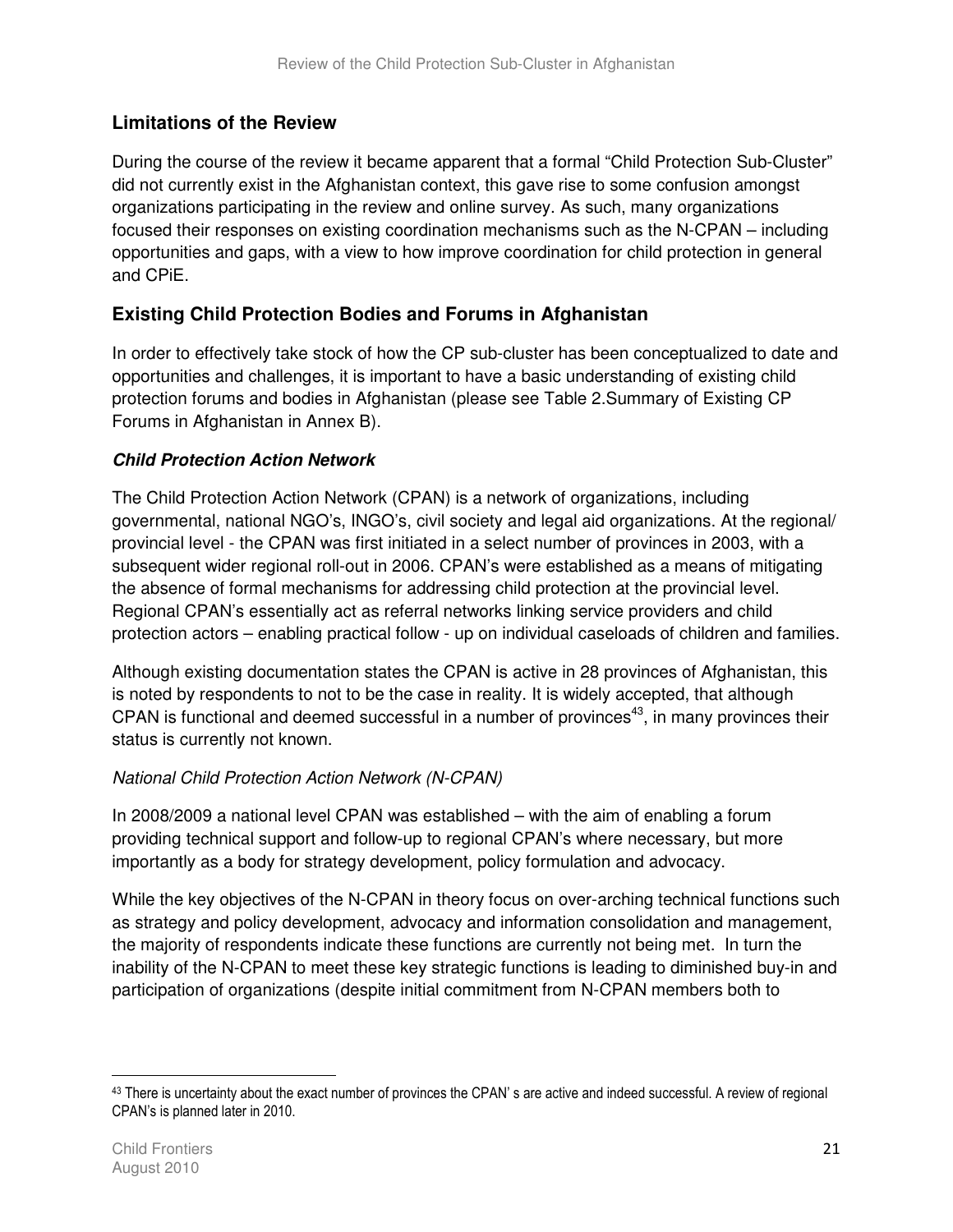designate a senior programme staff and ensure regular participation<sup>44</sup>). Instead meetings are described as poorly organized, unfocused and with little strategic direction, - mainly characterized by discussions on individual caseloads rather than overarching strategies and technical frameworks within the child protection sector. In addition, a key concern expressed regarding the N-CPAN is the lack of designated follow-up leading to repetitive agenda's with little concrete progress and outcomes. The ToR of the NCPAN is currently under review, to reflect a more detailed approach to advocacy and outline a more result oriented framework.

Although regular reporting systems appear to be functional and systematic from the regional CPAN's to the N-CPAN, this information is not consolidated in a meaningful way at the national level, obstructing an ongoing national analysis and centralized hub of information management. Establishing modalities for information management and analysis are critical in informing programmatic and geographical gaps, resource mobilization, and in articulating advocacy strategies<sup>45</sup> .

Important for the purposes of this review; is to note that according to the N-CPAN ToR the scope of work is defined as: "the context of post-conflict rehabilitation and development"<sup>46</sup>. This has a clear bearing on the perceived mandate of the forum and implications on where humanitarian issues "fit" under the current structure.

## **Country Taskforce Monitoring and Reporting (CAAC)**

The Afghanistan Country Task Force on children affected by armed conflict was established in July 2008. The Task Force is co-chaired by UNICEF and UNAMA and current members are UNODC, WHO, OCHA, OHCHR, UNHCR, the Afghanistan Independent Human Rights Commission and Child Fund Afghanistan (an NGO who accepted anonymity as a condition of membership)<sup>47</sup>. Despite the sensitive nature of CAAC - MRM, the CTFMRM encourages links to existing protection and information networks such as the APC, Education Cluster, WASH Cluster, CPAN etc.

In April 2010 regional task forces were established in eastern, south-eastern, western and central regions. The CTFMRM is currently developing a strategy on how to provide technical support and capacity building to the regional task forces, while also clarifying modalities for information exchange to and from both levels.

The CTFMRM is widely acknowledged as a key child protection body amongst child protection actors, despite not being party to it directly. Monitoring and reporting are attributed as one of the strongest aspects of child protection within Afghanistan due to the very activities of the CTFMRM.

 $\overline{\phantom{a}}$ 

<sup>44</sup> The agreed N-CPAN ToR stipulates: "... members will sign an agreement to participate on a regular basis. Aiming the core group members, if any of them miss three meetings consecutively they will not be allowed to participate in the next three meetings."

<sup>45</sup> At the time of writing, the "Advocacy Working Group" conducted their first meeting 26<sup>th</sup> July 2010.

<sup>46</sup> See page 1. N-CPAN ToR

<sup>47</sup> Given the sensitive nature of MRM issues there are limitations on "open" participation within the wider CP sector.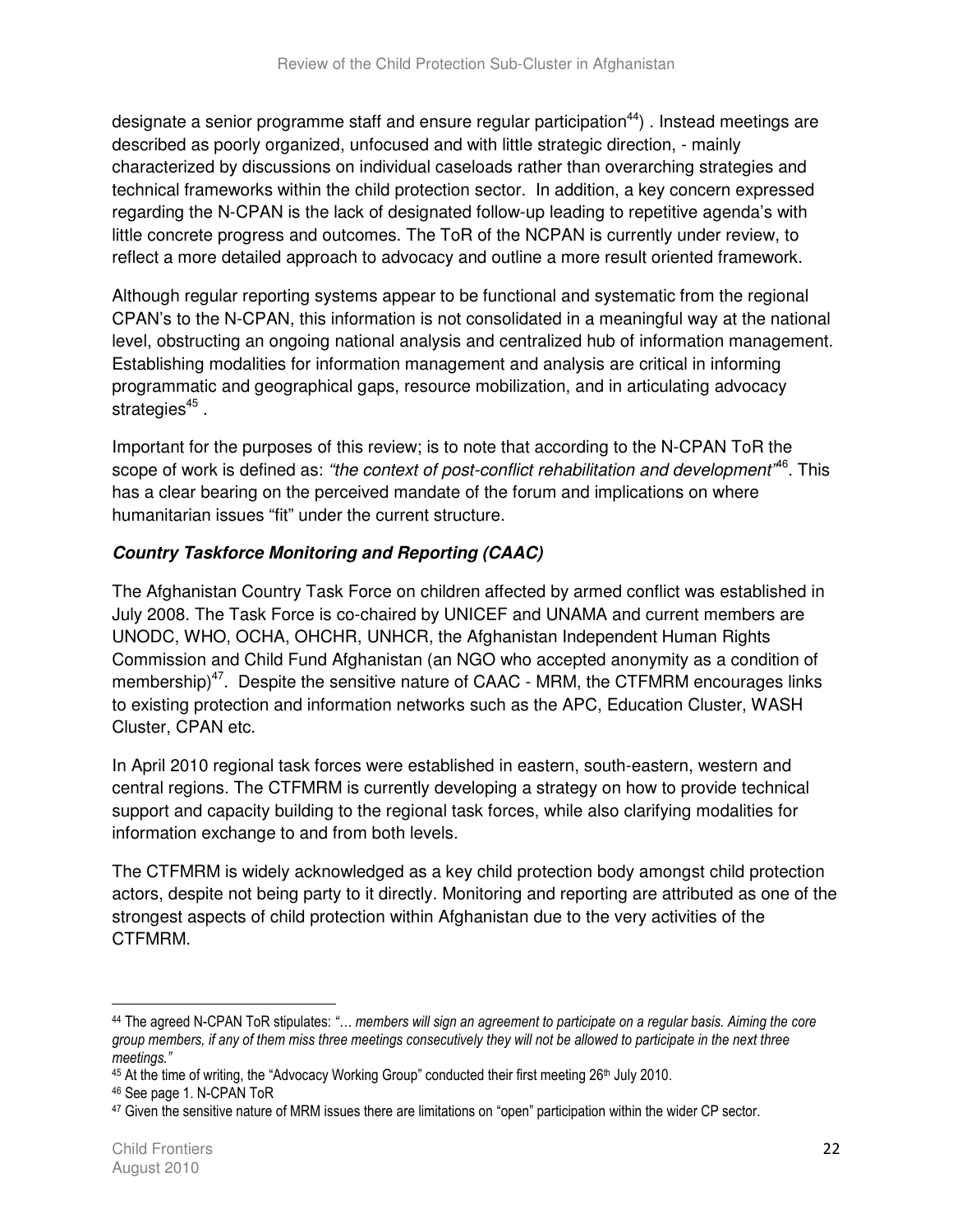However, the CTFMRM has a limited and very specific mandate, in this regard a more systematic and predictable response to CAAC is not guaranteed with the MRM framework.

## **Child Rights Consortium**

The Consortium on Child Rights (CRC) is a Terre des Hommes (TDH) programme, initiated as part of an EC funded project. The CRC is described "not as a coordinating body, but an implementing body", whereby certain programme objectives are defined within 4 year cycles. Initially the CRC consisted of 5 national organizations with TDH in the lead; however, more recently the CRC is made up of 3 national organizations and  $TDH^{48}$ .

Furthermore, TDH has recently seconded a Child Protection Advisor to MoLSA, to provide "on the job" capacity building while also executing various key activities to improve capacity of the Ministry over the longer-term, such as conducting a mapping exercise of Child Protection actors in Afghanistan.

 Information on the CRC's structure, objectives and activities are not clear at the time of writing this report. However, importantly a number of respondents note duplication in efforts between UNICEF and TDH, specifically pertaining to the N-PAN and the CRC. More recently UNICEF CP has started engaging with the CP advisor seconded to MOLSA on a regular basis.

## **Preliminary Key Findings:**

- **Agenda's and remits of both the CPAN and CRC are development oriented. This poses some challenges in terms capacity and will to engage in meaningful dialogue on children in humanitarian contexts.**
- **There is a need for capacity building on CPiE. This should be in place as a precursor to discussions on strategies and action plans on CPiE.**
- **The CTFMRM mandate is quite specific and due to its sensitive remit does not allow for wider engagement of the sector on a regular basis. This limits the responses to CAAC to that of mainly MRM, with unsystematic and individual approaches to CAAC.**
- **Monitoring and reporting are considered to be the key strength of the child protection sector (largely attributed to CTFMRM and extensive regional networks within the CPAN and regional CTFMRM monitors)**
- **Planning and strategy development, advocacy and resource mobilization are considered to be the weakest components within child protection coordination at the national level.**
- **Key priorities for national level CPiE (and more general CP) coordination include (in order or priority;**

<sup>&</sup>lt;sup>48</sup> At the time of writing it was still not clear exactly which organizations were part of the CRC or why membership had reduced from 5 to 3.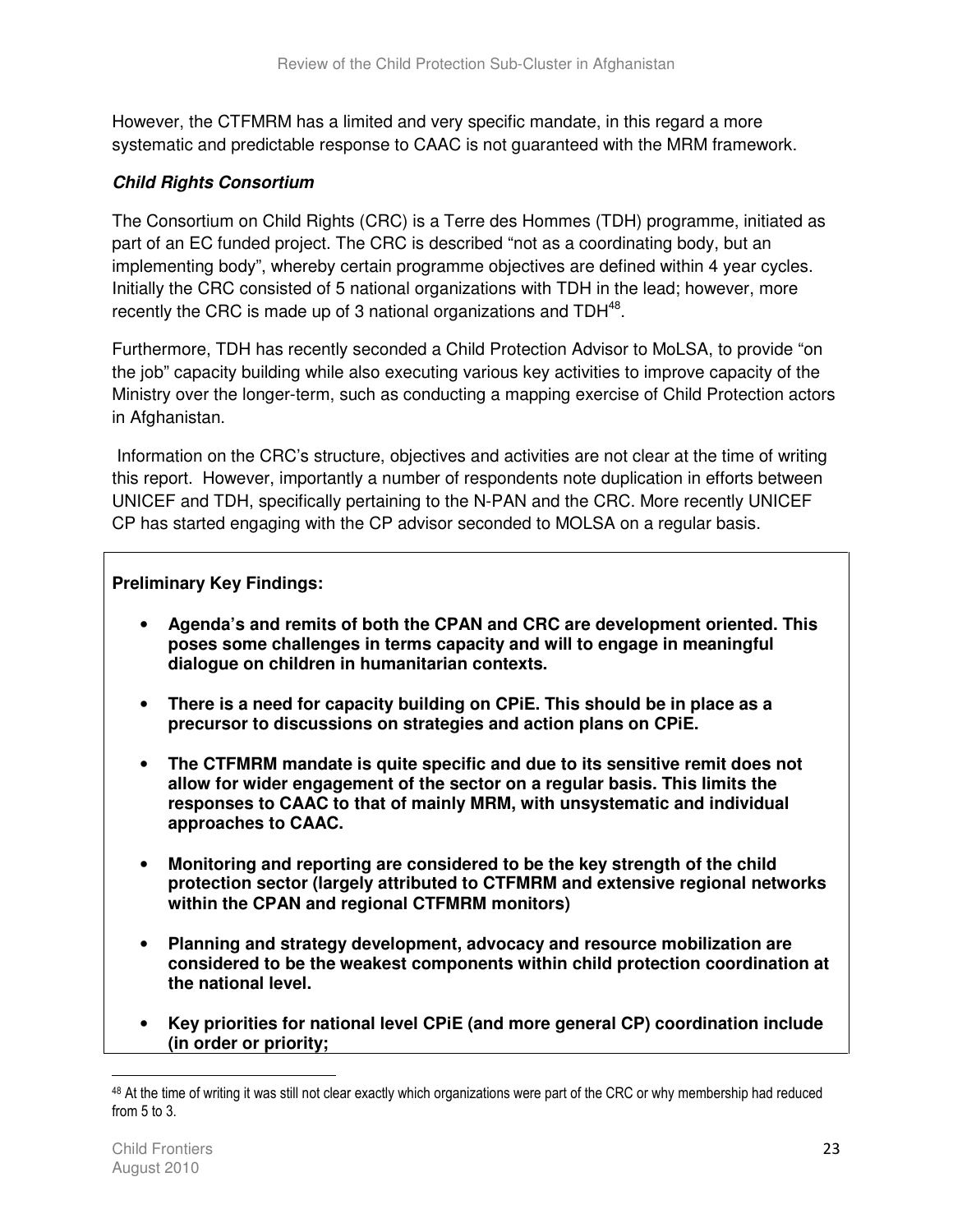- **Planning and strategy development**
- **Advocacy**
- **Ensuring application of minimum standards**
- Establishing and/ or strengthening partnerships

## **The Afghanistan Protection Cluster and Child Protection Sub-Cluster**

#### **Afghanistan Protection Cluster**

As noted earlier, the Afghanistan Protection Cluster (APC) was activated in 2008/ 2009. Due to the politically sensitive nature of numerous protection concerns in Afghanistan<sup>49</sup> the APC is confined to humanitarian protection agencies. In 2009 the APC has limited its scope to addressing issues which are i.) Humanitarian in nature<sup>50</sup> or, ii.) Have a direct link to the impact of armed conflict on civilians. <sup>51</sup>

| <b>Afghanistan Protection Cluster (APC)</b><br><b>Chair: UNHCR</b><br><b>Deputy Chair: NRC</b> |                                                                                           |                                                                                                                                     |                                                                                                                  |  |
|------------------------------------------------------------------------------------------------|-------------------------------------------------------------------------------------------|-------------------------------------------------------------------------------------------------------------------------------------|------------------------------------------------------------------------------------------------------------------|--|
| <b>Child Protection Sub-</b><br><b>Cluster</b><br>Focal point agency:<br><b>UNICEF</b>         | <b>Gender Based</b><br><b>Violence Sub-Cluster</b><br>Focal Point agency:<br><b>UNFPA</b> | <b>Landlessness and</b><br><b>Land Tenure</b><br>Taskforce<br><b>Focal Point Agency:</b><br><b>UNHCR</b> jointly with<br><b>NRC</b> | <b>Internally Displaced</b><br>Persons (IDP's)<br><b>Taskforce</b><br><b>Focal Point Agency:</b><br><b>UNHCR</b> |  |

Table 1. Structure of the Protection Cluster and Sub-Clusters in Afghanistan

The Child Protection Sub-Cluster is one of 4 sub-clusters activated with the APC. All subclusters have been slow to activate in a practical sense, with the exception of the IDP Taskforce, - this can be partially attributed to activities being an extension of UNHCR's existing programmes.

The Protection Cluster has activated several regional Protection Sub-Clusters<sup>52</sup> through using existing programme networks, such as regional IDP taskforces.

#### **Reporting and Information Management**

<sup>49</sup> Such as; conflict induced displacement, violation of rights, targeting of civilians by armed groups, redress and restitution, access to humanitarian space etc.

<sup>50</sup> Including conflict induced or as a result of natural or man-made disasters

<sup>51</sup> See APC 2009 Strategy

<sup>52</sup> Exact number not clear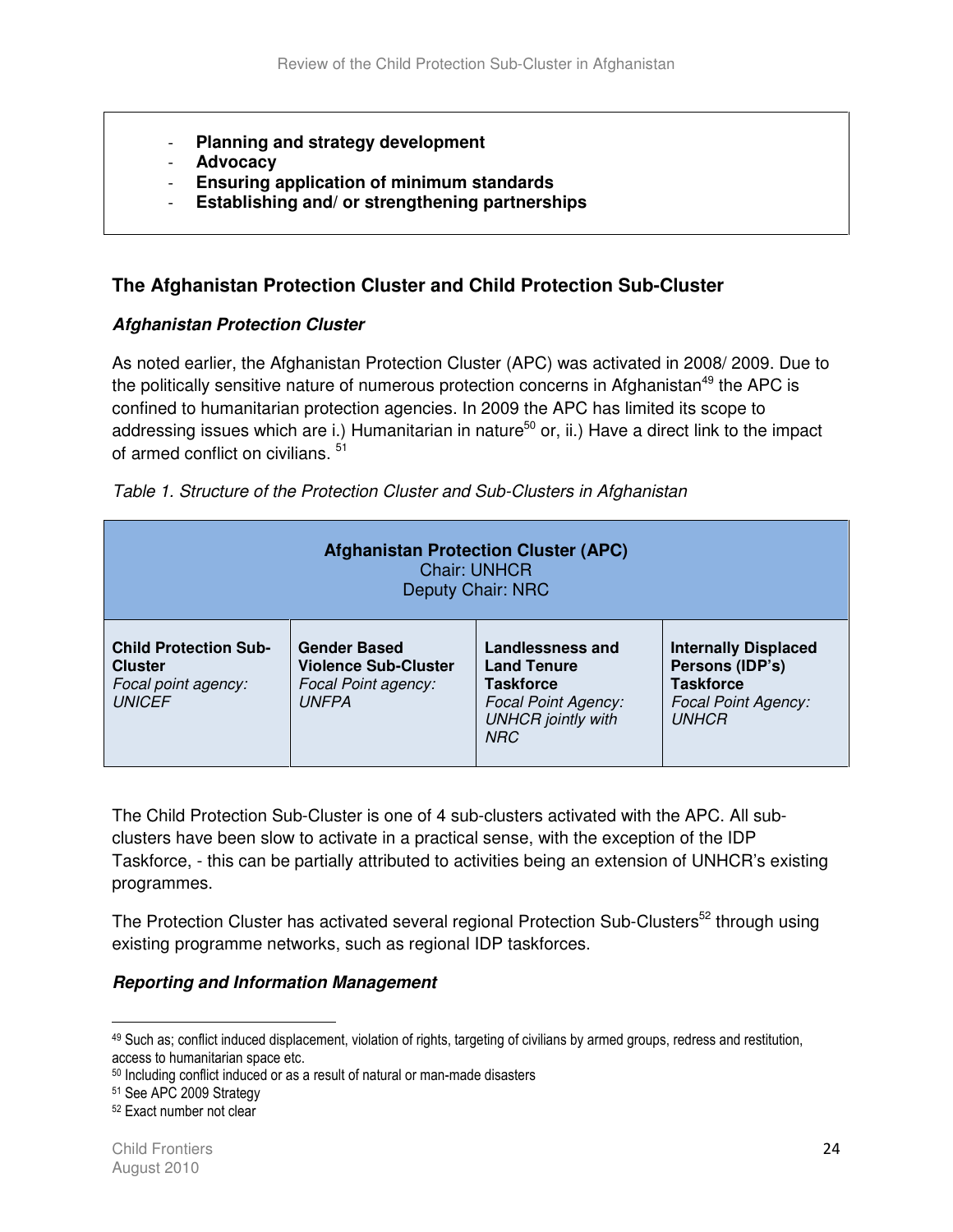To date the Child Protection component of APC monthly reports are based on feedback from the N-CPAN and the CTFMRM, highlighting specific incidents or caseloads being addressed at the regional level.

The IDP Taskforce also includes some disaggregated information specifically on estimated numbers of IDP children, however, not on a regular or systematic basis.

## **Child Protection Sub-Cluster**

There is currently no active Child Protection Sub-Cluster in Afghanistan. In February 2009 a "Child Protection Sub-Cluster" meeting was convened with the aim of developing a shared strategy and action plan. Although these two documents were produced as a result of the meeting, there has been no real follow-up since $53$ .

The forum convened on this occasion as the Child Protection Sub-Cluster, was essentially the N-CPAN. This has led to confusion amongst child protection actors involved as to what the difference between the N-CPAN and Child Protection Sub-Cluster is, if any.

Furthermore, utilizing the N-CPAN forum for addressing CPiE issues is described as a "difficult transition" given the development oriented nature of the CPAN. This can still enable effective individual casework at the regional level, but lack of technical expertise at the national level, and subsequent systematic approach to CPiE.

## **Inter-cluster Coordination**

The task of inter-cluster coordination lies with UN-OCHA. In the Afghanistan context, it is generally reported that OCHA have been weak, and follow-up with Clusters on an individual basis has been infrequent and unsystematic. In addition, sub-clusters in particular have not received any follow-up or support from OCHA<sup>54</sup>.

## **Key Findings**

- **There is an urgent need to clarify within the sector what is meant by the Child Protection Sub-Cluster and N-CPAN – at the moment these two terms are used inter-changeably and leading to more confusion (both within the CP sector and within other sectors)**
- **Familiarity on Humanitarian Reform and the Cluster Approach is very low amongst actors in the Child Protection sector.Although some are aware the APC exists they are not sure what the APC does or what their role is vis-à-vis the APC.**
- **A number of Clusters are actively seeking how to better mainstream protection, and more specifically Child Protection in their sectoral activities – this poses considerable opportunities for addressing CPiE more holistically.**

<sup>53</sup> Please note there are a number reasons why follow-up was not initiated, one of the main reasons being staff-turnover, and over-stretched capacities within the UNICEF CP unit.

<sup>54</sup> At the time of writing, OCHA was very under-staffed and recruitment was ongoing.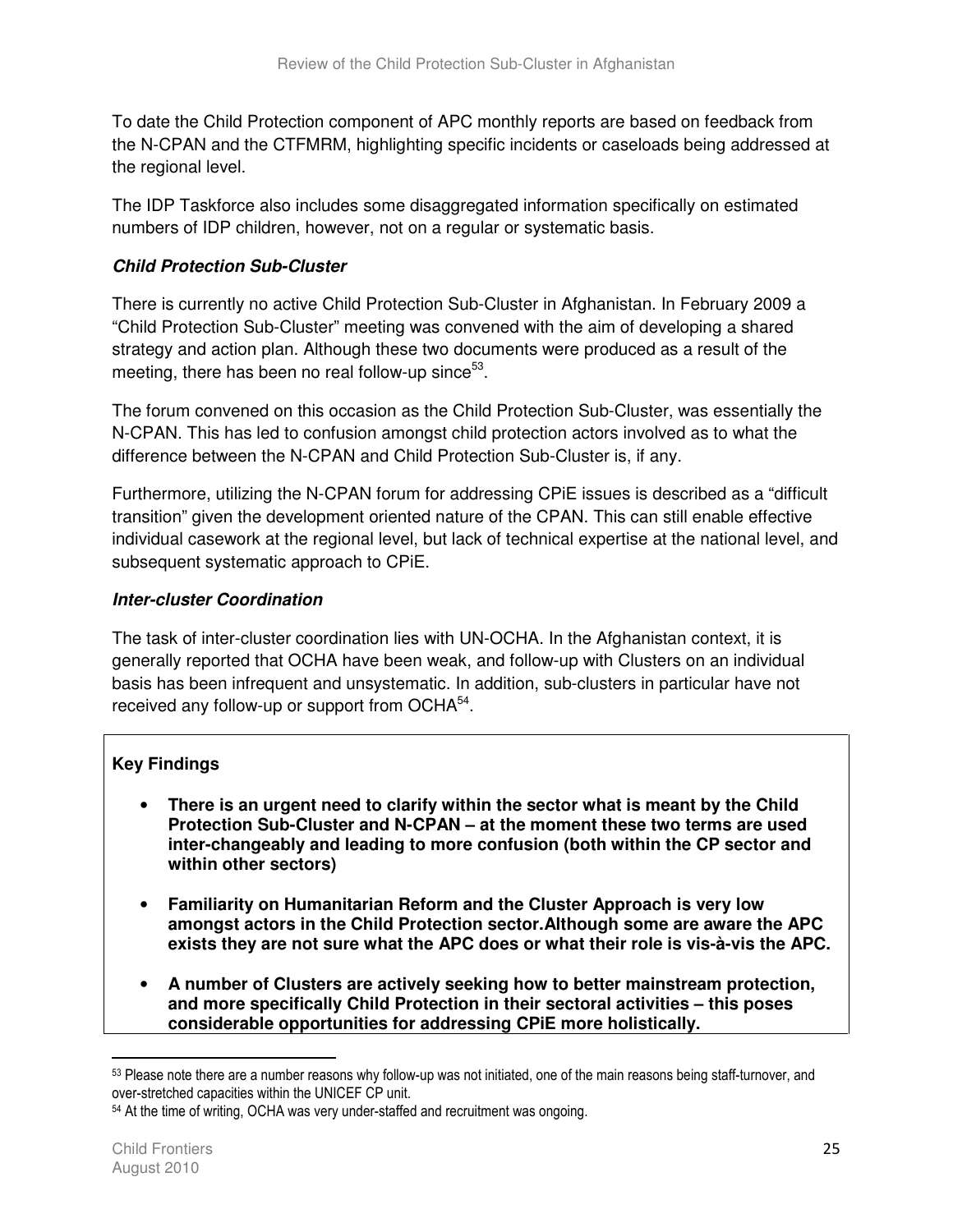- **In order to effectively establish a Child Protection Sub-Cluster in line with principles of accountability, predictability and partnership there is a need to separate UNICEF's programme function from a Sub-Cluster leadership role. Otherwise, the set-up runs the risk of being biased, posing a conflict of interest and leading to continued confusion within the sector.**
- **Staff turnover remains a considerable impediment to coordination in Afghanistan**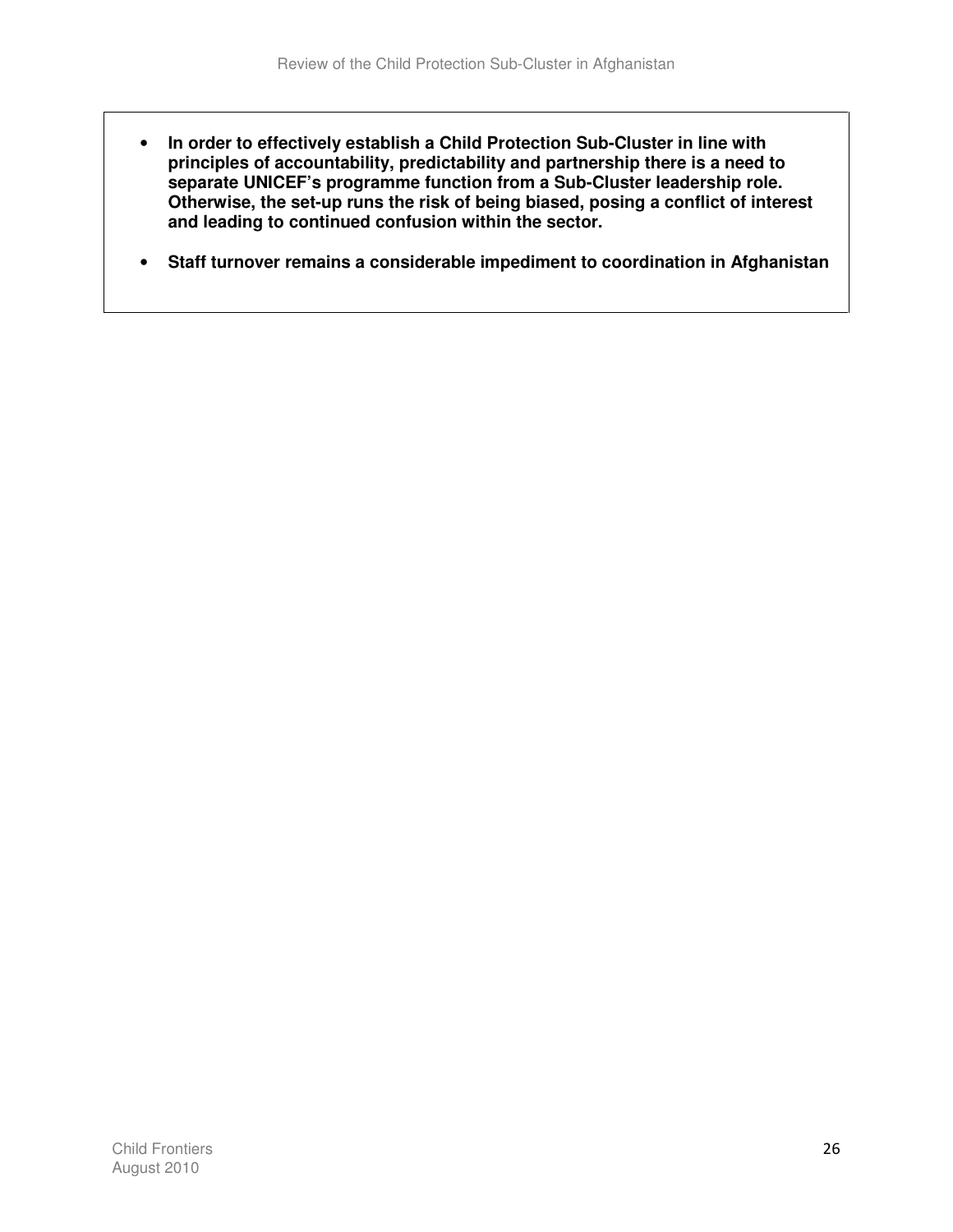## **Summary Key Findings:**

| 1.             | Agenda's and remits of both the CPAN and CRC are development oriented. This poses some challenges in terms capacity and will to                                                                                                                                                                                                                                                               |
|----------------|-----------------------------------------------------------------------------------------------------------------------------------------------------------------------------------------------------------------------------------------------------------------------------------------------------------------------------------------------------------------------------------------------|
|                | engage in meaningful dialogue on children in humanitarian contexts.                                                                                                                                                                                                                                                                                                                           |
| 2.             | Familiarity with child protection in humanitarian contexts is limited. There is a need for capacity building on CPIE. This should be in                                                                                                                                                                                                                                                       |
|                | place as a precursor to discussions on strategies and action plans for CPIE.                                                                                                                                                                                                                                                                                                                  |
| 3.             | The CTFMRM mandate is very specific and due to its sensitive remit does not allow for wider engagement of the sector on a regular<br>basis. This limits the responses to CAAC to that of mainly MRM within a relatively narrow group, with unsystematic and individual<br>approaches to CAAC on a wider basis.                                                                                |
| 4.             | Monitoring and reporting are considered to be the key strength of coordination within the child protection sector - largely attributed to<br>CTFMRM and by virtue of extensive regional level networks - both with the CPAN and CTFMRM regional monitors.                                                                                                                                     |
| 5              | Planning and strategy development, advocacy and resource mobilization are considered to be the weakest components in within child<br>protection coordination.                                                                                                                                                                                                                                 |
| 6.             | Key priorities identified for national level CPiE (and more general CP) coordination include (in order or priority);<br><b>Planning and strategy development</b><br><b>Advocacy</b><br><b>Ensuring application of minimum standards</b><br>Establishing and/ or strengthening partnerships                                                                                                    |
| $\overline{7}$ | There is an urgent need to clarify within the sector what is meant by the Child Protection Sub-Cluster and N-CPAN – at the moment<br>these two terms are used inter-changeably and leading to more confusion (both within the CP sector and within other sectors).                                                                                                                            |
| 8              | Familiarity on Humanitarian Reform and the Cluster Approach is very low amongst actors in the Child Protection sector. Although<br>some are aware the APC exists they are not sure what the APC does or what their role is vis-à-vis the APC.                                                                                                                                                 |
| 9              | A number of Clusters are actively seeking how to better mainstream protection, and more specifically Child Protection in their sectoral<br>activities - this poses considerable opportunities for addressing CPiE more holistically.                                                                                                                                                          |
| 10             | In order to effectively establish a Child Protection Sub-Cluster in line with principles of accountability, predictability and partnership<br>there is a need to separate UNICEF's regular programme function from a Sub-Cluster leadership role. Otherwise, the set-up runs the<br>risk of being biased, posing a conflict of interest and leading to continued confusion within the sector. |
| 11             | Staff turnover remains a considerable impediment to effective coordination in Afghanistan                                                                                                                                                                                                                                                                                                     |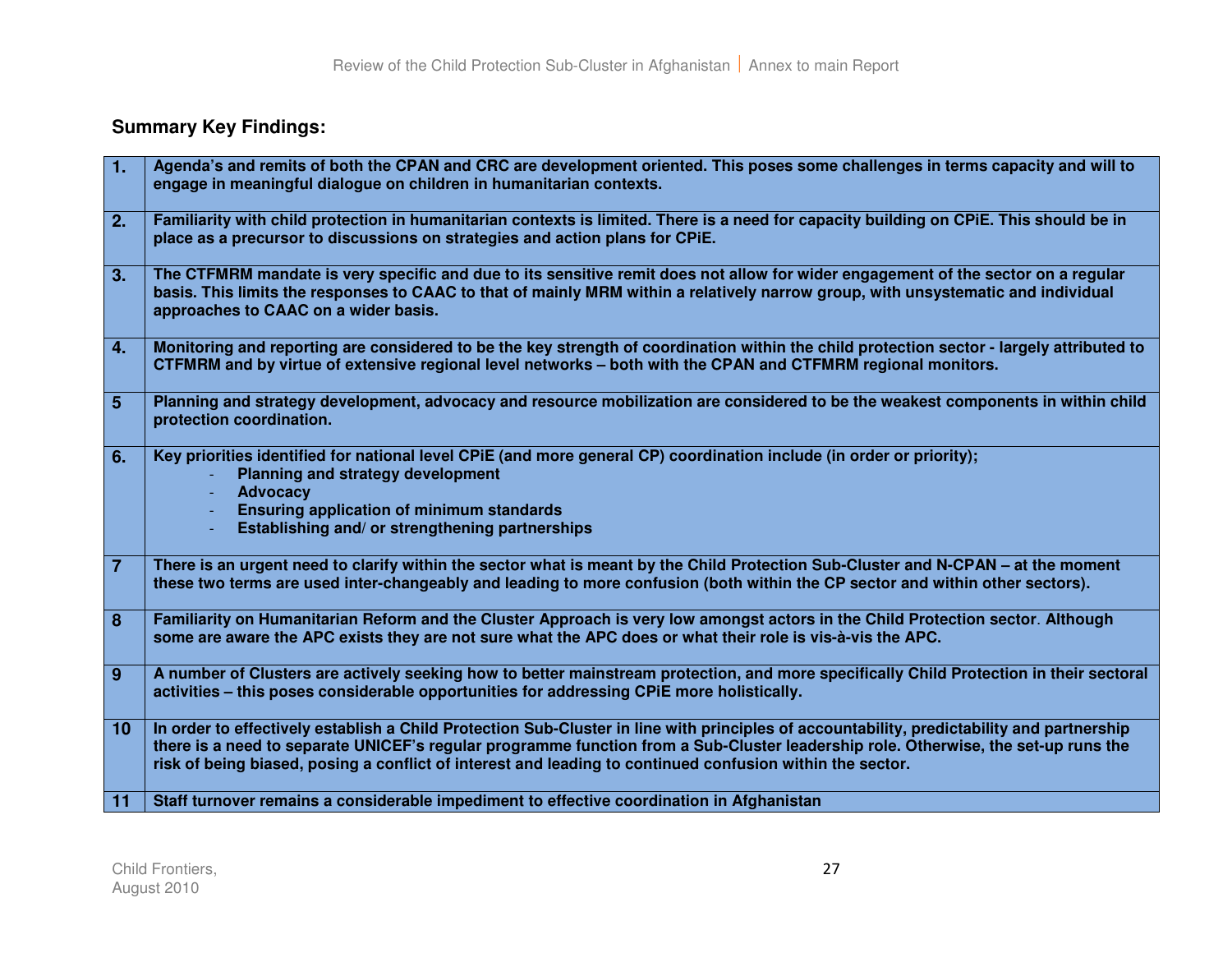| <b>Forum</b>                                                    | <b>Scope</b>                                           | Chair (s)                                                           | <b>Participants</b>                                                       | <b>Opportunities</b><br><b>Frequency</b>      |                                                                                                                                                                                                                                                                                                                                                                                                                                                                                                                     | <b>Constraints</b>                                                                                                                                                                                                                                                                                                                                                                                                                                                                                                                                                                                                                                  |
|-----------------------------------------------------------------|--------------------------------------------------------|---------------------------------------------------------------------|---------------------------------------------------------------------------|-----------------------------------------------|---------------------------------------------------------------------------------------------------------------------------------------------------------------------------------------------------------------------------------------------------------------------------------------------------------------------------------------------------------------------------------------------------------------------------------------------------------------------------------------------------------------------|-----------------------------------------------------------------------------------------------------------------------------------------------------------------------------------------------------------------------------------------------------------------------------------------------------------------------------------------------------------------------------------------------------------------------------------------------------------------------------------------------------------------------------------------------------------------------------------------------------------------------------------------------------|
|                                                                 |                                                        |                                                                     |                                                                           | οf<br><b>Meetings</b>                         |                                                                                                                                                                                                                                                                                                                                                                                                                                                                                                                     |                                                                                                                                                                                                                                                                                                                                                                                                                                                                                                                                                                                                                                                     |
| <b>National Child</b><br>Protection<br>Action<br><b>Network</b> | Post-conflict<br>rehabilitation<br>and<br>development. | Deputy<br><b>Minister</b><br>MOLSA,<br><b>UNICEF</b><br>secretariat | Wide range<br>of<br>government<br>bodies,<br>national<br>NGO's,<br>INGO's | Monthly                                       | The CPAN network is<br>extensive, and<br>generally perceived to<br>function well at the<br>regional level (in key<br>provinces).<br>Given the extensive<br>nature of regional<br><b>CPAN the N-CPAN</b><br>has the potential to<br>collate, analyze and<br>manage critical<br>information on child<br>protection -<br>contributing to an<br>ongoing situation<br>analysis of the child<br>protection situation<br>and needs in<br>Afghanistan<br>Potential inter-sectoral<br>collaboration with other<br>ministries | N-CPAN Meetings are<br>unfocused with poor<br>preparatory organization<br>and follow-up (i.e.<br>dissemination of agenda,<br>ensuring all participants<br>receive invitations,<br>ensuring translation is<br>available etc.)<br>N-CPAN meetings<br>characterized by<br>discussions on individual<br>caseloads, rather than<br>overarching technical role<br>as defined in ToR <sup>55</sup><br>Little "action" resulting<br>from meetings i.e. no<br>delegation of action points<br>and sense of<br>accountability, lack of<br>follow-up on action points<br>in the short and medium<br>term<br>Government counterparts<br>coordination skills weak |
| <b>Country Task</b><br>Force on<br>Monitoring and<br>Reporting  | Monitoring and<br>reporting<br>specifically on<br>CAAC | <b>UNICEF</b><br>and<br><b>UNAMA</b>                                | UNODC,<br>WHO,<br>OCHA,<br>OHCHR.                                         | Monthly<br>meetings.<br>Bi-annual<br>meetings | The CTFMRM is<br>acknowledged as a<br>strength and asset to<br>child protection actors                                                                                                                                                                                                                                                                                                                                                                                                                              | The MRM mandate is very<br>$\overline{a}$<br>specific and due to its<br>sensitive remit not allow<br>for wider engagement of                                                                                                                                                                                                                                                                                                                                                                                                                                                                                                                        |

## **Summary of Existing Child Protection Coordination Forums**

<sup>55</sup> Such as strategy and policy development, advocacy and monitoring.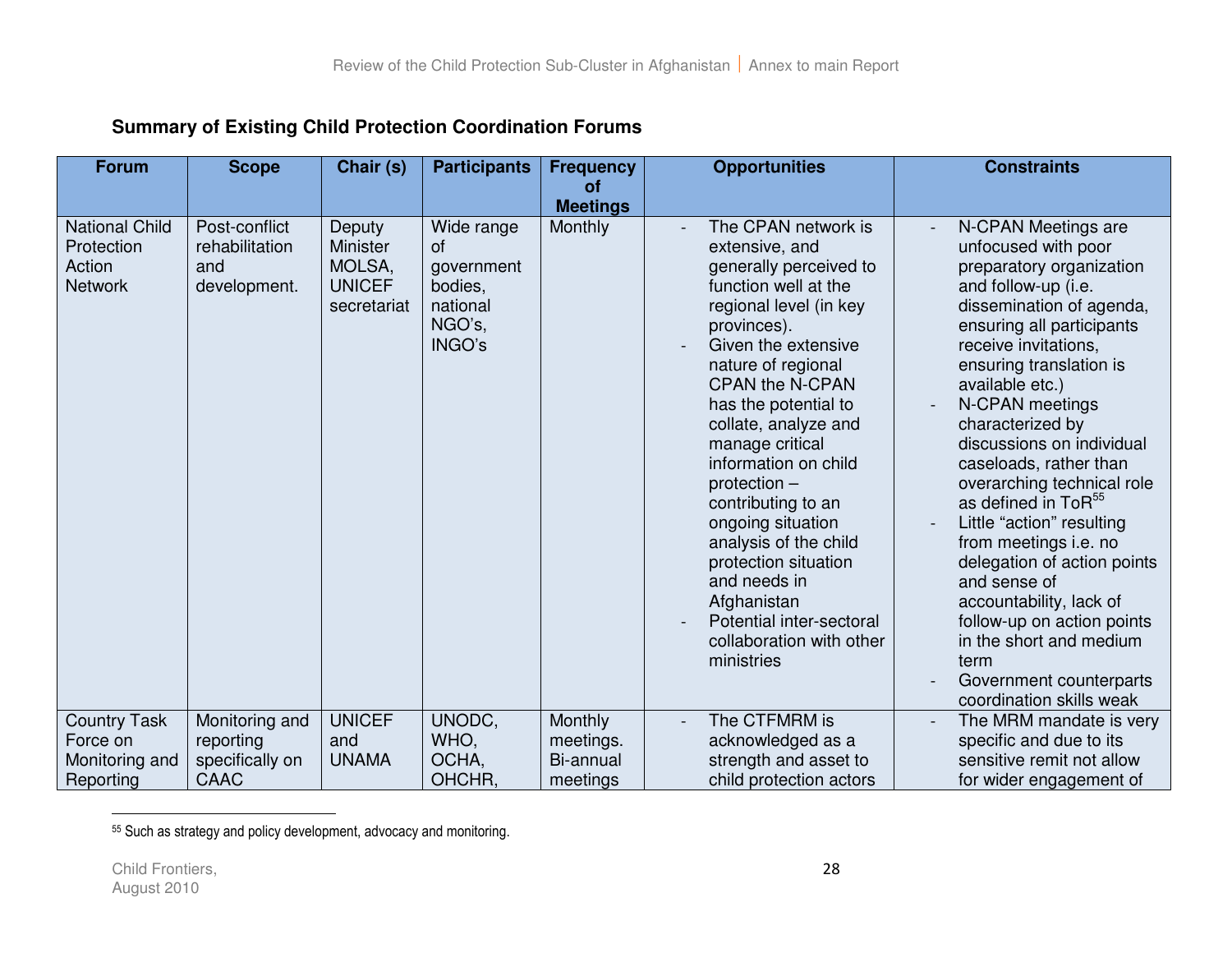| Mechanism<br>(CAAC)                |                                                                                                                                                               |                                     | UNHCR, the<br>Afghanistan<br>Independent<br>Human<br><b>Rights</b><br>Commission<br>and Child<br>Fund<br>Afghanistan | at senior<br>level | in Afghanistan, and<br>allows for a<br>The CTFMRM<br>endeavors to ensure<br>multi-sectoral<br>engagement in<br>addressing MRM and<br><b>CAAC</b> more holistically                                                                                                                                             | the sector on a regular<br>basis. This limits the<br>responses to CAAC to that<br>of mainly                                                                                                                                                                                    |
|------------------------------------|---------------------------------------------------------------------------------------------------------------------------------------------------------------|-------------------------------------|----------------------------------------------------------------------------------------------------------------------|--------------------|----------------------------------------------------------------------------------------------------------------------------------------------------------------------------------------------------------------------------------------------------------------------------------------------------------------|--------------------------------------------------------------------------------------------------------------------------------------------------------------------------------------------------------------------------------------------------------------------------------|
| <b>Child Rights</b><br>Consortium  |                                                                                                                                                               | Terre des<br><b>Hommes</b><br>(TDH) | 3<br>organizations                                                                                                   | Monthly            | A Child Protection<br>Advisor has been<br>seconded to MOLSA.<br>This poses<br>considerable<br>opportunities both for<br>building technical<br>capacity within the<br>ministry, and<br>institutionalizing the<br>role of a national level<br>actor (for example in<br>mapping and<br>information<br>management) | The CRC is limited in<br>number and funded from<br>one source exclusively.<br>Until recently there were<br>duplication efforts<br>between the CRC and<br>CPAN (this is, however,<br>being addressed)                                                                           |
| Child<br>Protection<br>Sub-Cluster | Strategy,<br>advocacy,<br>ensuring<br>minimum<br>standards,<br>mainstreaming,<br>fostering<br>partnerships<br>and resource<br>mobilization for<br><b>CPIE</b> | <b>UNICEF</b><br>Co-lead?           | N/A                                                                                                                  | N/A                | Existing forums pose a<br>valuable means of<br>identifying potential<br>actors and response<br>mechanisms (provided<br>capacity on CPIE is<br>addressed)                                                                                                                                                       | Although the CP Sub-<br>Cluster exists in theory, it<br>is not currently active<br>The development oriented<br>nature of CP actors at the<br>national level has impeded<br>meaningful dialogue, and<br>follow up on action points<br>pertaining specifically to<br><b>CPIE</b> |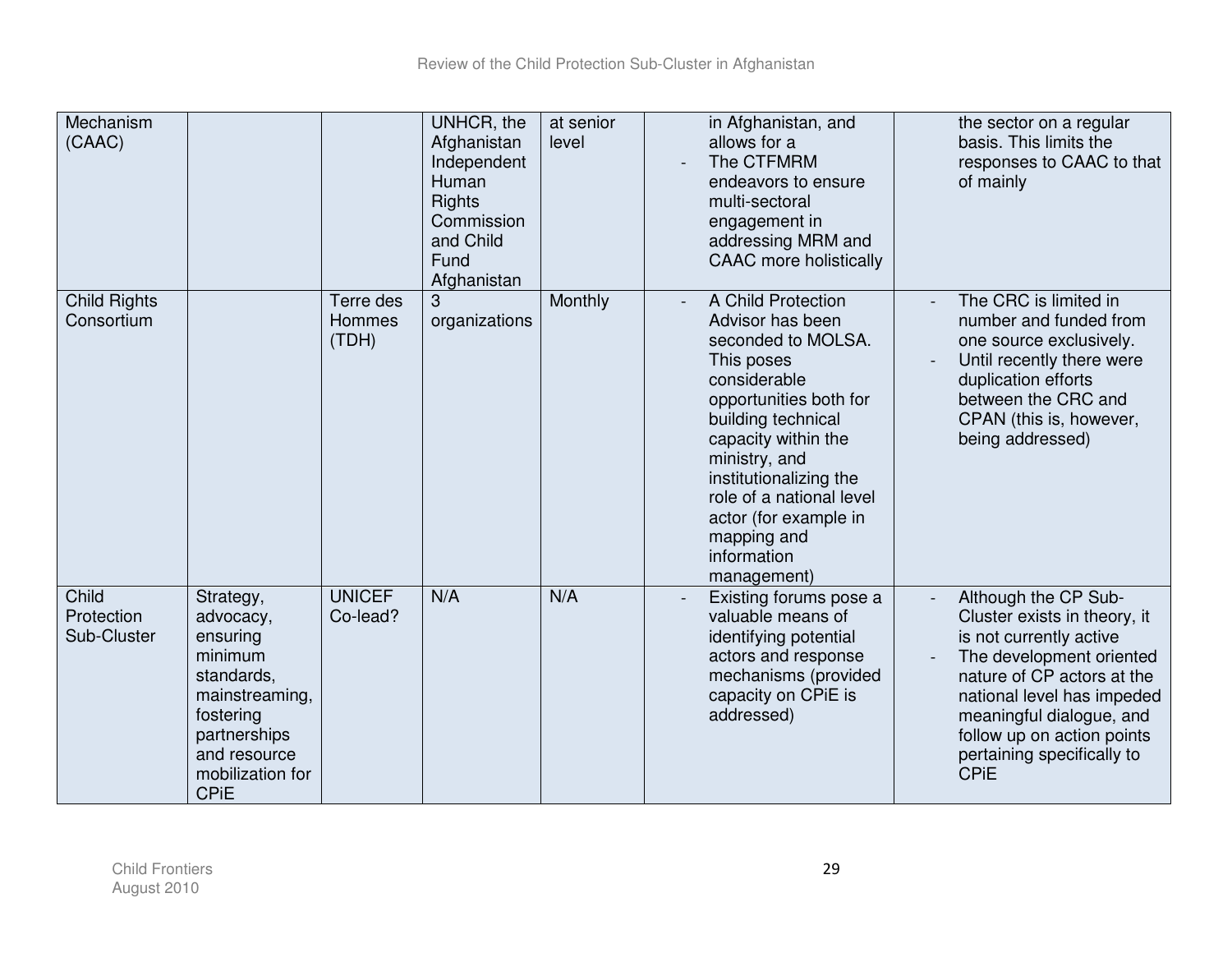#### **Documents Reviewed**

#### **General Background**

Ministry of Labour and Social Affairs "National Strategy for Children at Risk", Kabul

#### **Child Protection Action Network**

National Child Protection Action Network Terms of Reference

National Child Protection Action Network, Meeting minutes, 13<sup>th</sup> July 2010

#### **Children Affected by Armed Conflict - Monitoring and Reporting Mechanism**

Afghanistan CTFMRM, Concept Note

Afghanistan CTFMRM, Terms of Reference

CTFMRM, Meeting Minutes, 20<sup>th</sup> January 2010, Kabul

SER MRMTF, Meeting Minutes, 12<sup>th</sup> May 2010

Sixth ER MRM TF, Meeting Minutes 13<sup>th</sup>May, 2010

Government of Afghanistan, Steering Committee on Children and Armed Conflict, Terms of Reference

Report of the Secretary General on Children Affected by Armed Conflict in Afghanistan, 10<sup>th</sup> November 2008

Working Group on Children in Armed Conflict – Conclusions on Children and Armed Conflict in Afghanistan

Office of the Special Representative of the Secretary General for Children and Armed Conflict; Afghanistan Mission Report, 20-26February 2010

Prevention of the Use of Schools and Healthcare Facilities for Electoral Purposes during Afghan Elections 2010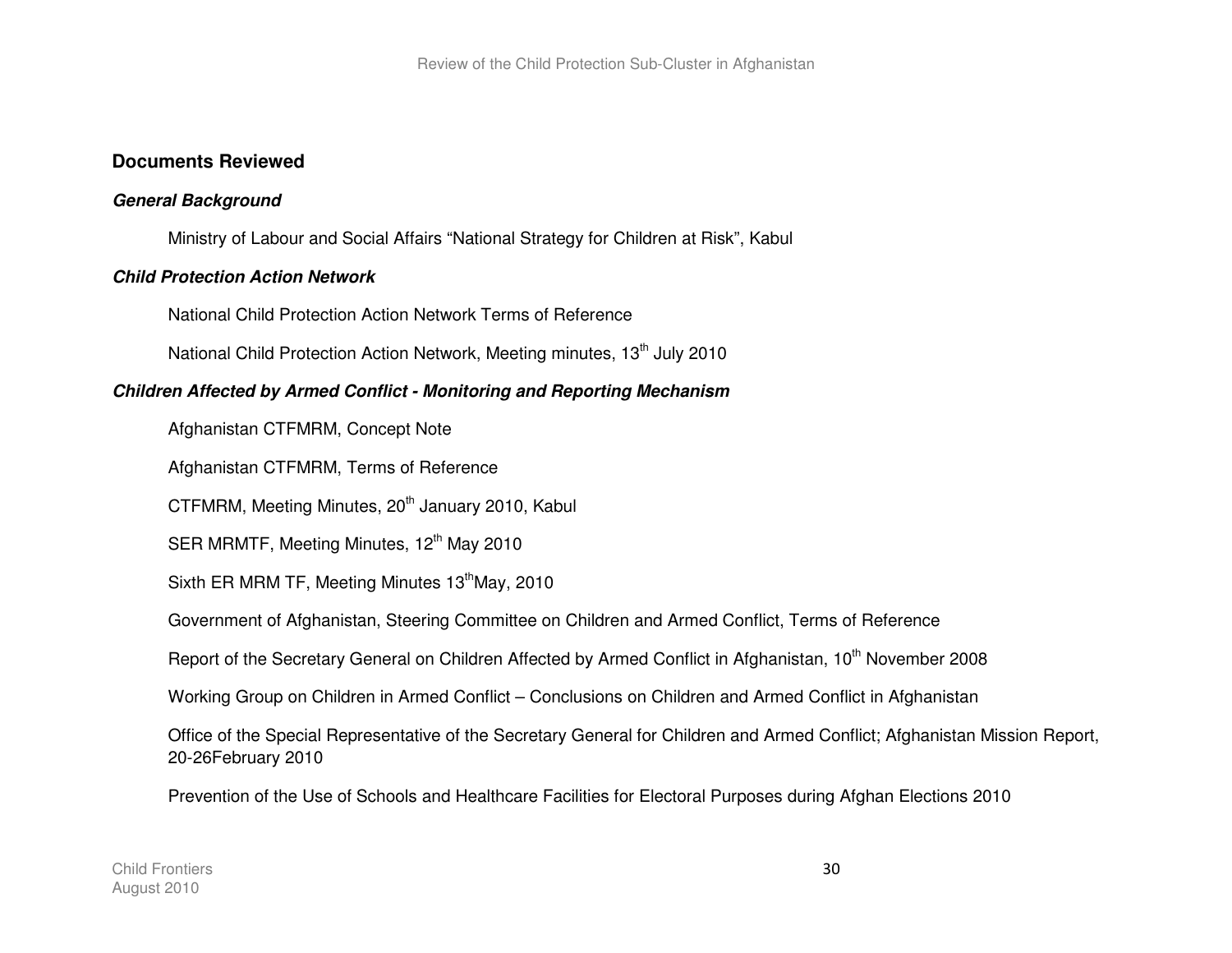Children in Armed Conflict – Monitoring and Reporting Mechanism – UNICEF Internal Update, May 2010

UNICEF; Terms of Reference – MRM Project Consultant

#### **Afghanistan Cluster Approach**

Afghanistan Protection Cluster (APC0, Terms of Reference, Kabul Afghanistan Protection Cluster (APC) 2009 Strategy, Kabul Afghanistan Protection Cluster (APC) Meeting Minutes –  $17<sup>th</sup>$  February 2010, Kabul Afghanistan Protection Cluster (APC) Meeting Minutes  $-24<sup>th</sup>$  March 2010, Kabul Afghanistan Protection Cluster (APC) Meeting Minutes – 14<sup>th</sup> April 2010, Kabul Afghanistan Protection Cluster (APC) Meeting Minutes  $-19<sup>th</sup>$  May 2010, Kabul Afghanistan Protection Cluster (APC) Meeting Minutes –  $23<sup>rd</sup>$  June 2010, Kabul Child Protection Sub-Cluster, Monthly APC Report – February 2009 Child Protection Sub-Cluster, Monthly APC Report – June 2009 Child Protection Sub-Cluster, Monthly APC Report 0- July 2009 Afghanistan Child Protection Sub-Cluster (UNICEF) Strategy, February 20 Afghanistan Child Protection Sub-Cluster (UNICEF) 2010 Work-plan Afghanistan Min Action (UNMACA) 2010 Work-plan Afghanistan Landlessness and Land Tenure Task Force (UNHCR) 2010 Work-Plan Afghanistan National IDP Taskforce (UNHCR) 2010 Work-plan on Internal Displacement Afghanistan Protection Of Civilians/ Human Rights (OHCHR) – 2010 Work-plan

Child FrontiersAugust 2010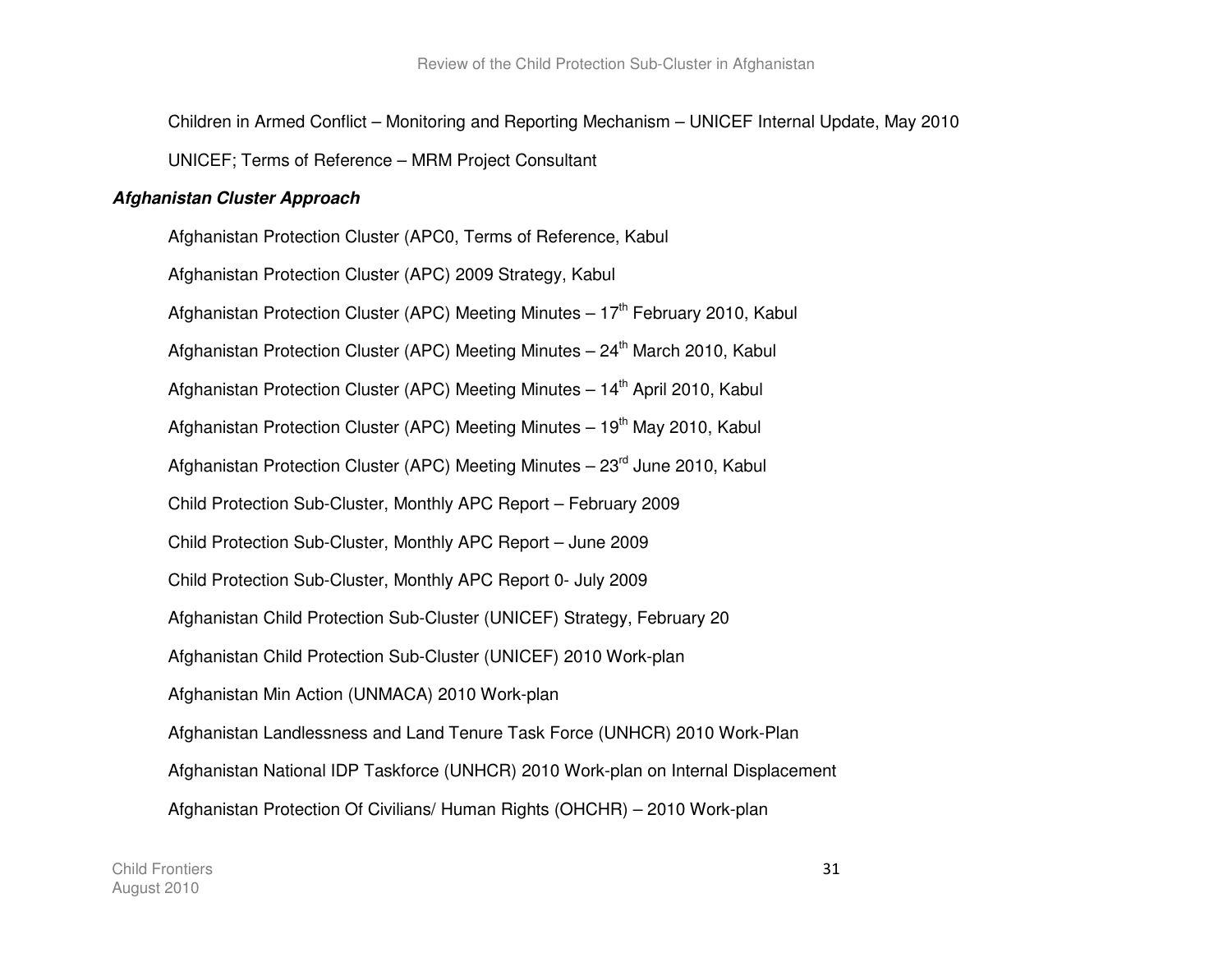Review of the Child Protection Sub-Cluster in Afghanistan

Afghanistan Gender-Based Violence (UNFPA) – 2010 Work-plan

Education Cluster (UNICEF), Terms of Reference

WASH Cluster (UNICEF, Terms of Reference

## **Funding**

Afghanistan Emergency response Fund (ERF), Concept Note

CERF

**HAP** 

#### **Other**

UNICEF, Core Commitments for Children in Humanitarian Action, May 2010

Protection Cluster Working Group (PCWG), Generic ToR for Cluster Leads, Geneva

UNICEF, Child Frontiers (2009); "Child Protection Coordinators Handbook"

## **Web-based Sources**

- www. humanitarianreform.org
- www.oneresponse.com
- www.ochaonline.org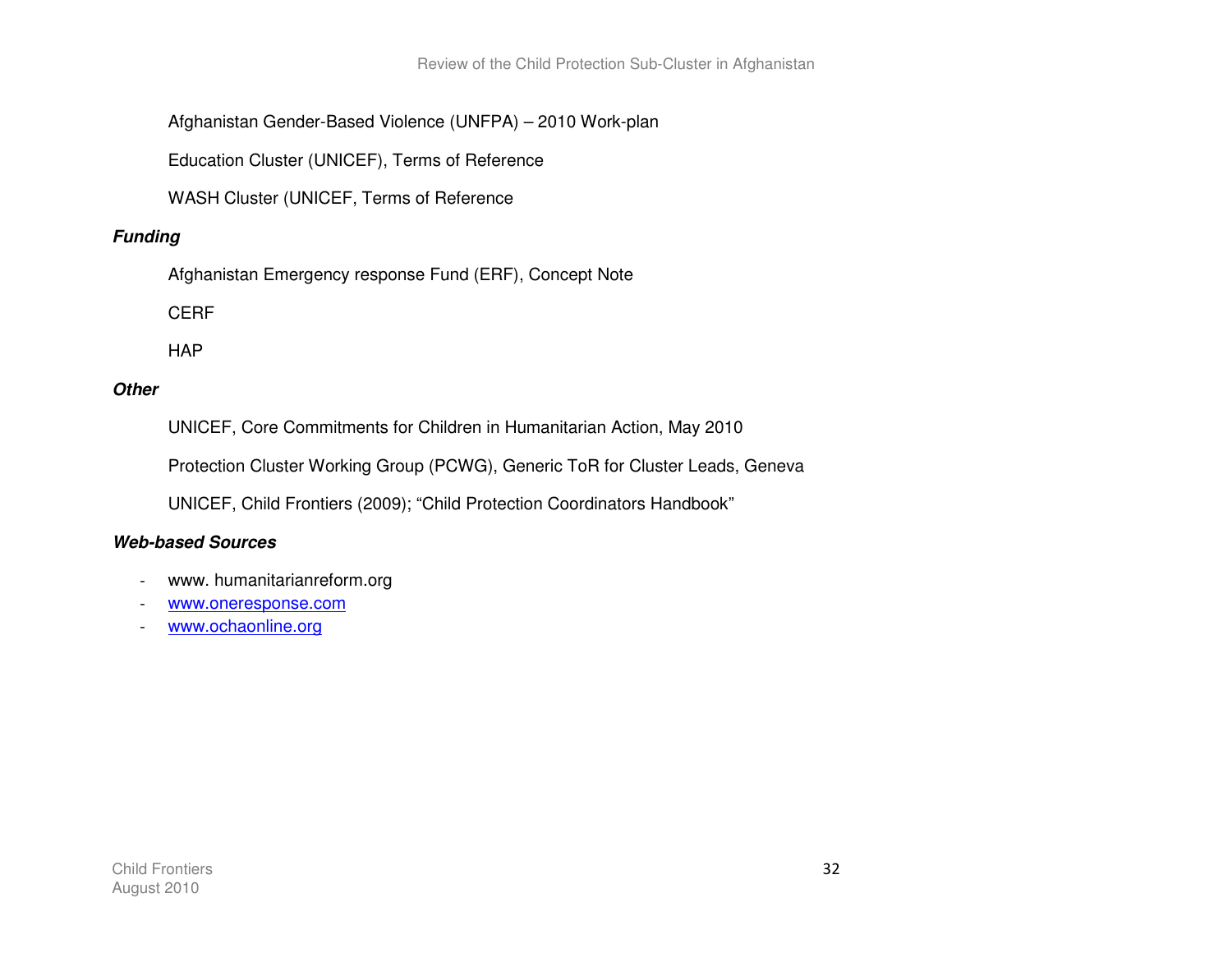| <b>Initiative</b>                                                                    | <b>Objective</b>                                                                                                                                                                                                                                           | Who?                                                                                                                                                                                                                                        | How?                                                                                                                                                                                                                                                                                                                                                                                                                                                                                                                                                                                       |
|--------------------------------------------------------------------------------------|------------------------------------------------------------------------------------------------------------------------------------------------------------------------------------------------------------------------------------------------------------|---------------------------------------------------------------------------------------------------------------------------------------------------------------------------------------------------------------------------------------------|--------------------------------------------------------------------------------------------------------------------------------------------------------------------------------------------------------------------------------------------------------------------------------------------------------------------------------------------------------------------------------------------------------------------------------------------------------------------------------------------------------------------------------------------------------------------------------------------|
| <b>CPIE Training</b><br><b>Humanitarian</b><br>reform/<br><b>Cluster</b><br>Approach | To provide CP actors in Afghanistan with a<br>basic foundation in CPiE. Including<br>articulating what CPiE entails in the<br>Afghanistan context.<br>To familiarize CP actors with basic principles<br>of humanitarian reform and the cluster<br>approach | National level CP<br>actors including N-<br>CPAN, CTFMRM<br>and CRC<br>Regional level<br>actors, especially<br>those in high-risk<br>areas<br>Key national and<br>regional level CP<br>actors (especially<br>those from high<br>risk areas) | Workshop to be conducted bringing<br>together regional level child<br>protection actors<br>A workshop to be conducted<br>bringing together national level<br>actors (with inputs from the regional<br>level workshop)<br>With support from NYHQ/ UNICEF<br><b>Regional Office?</b><br>Briefing note to be translated and<br>disseminated to key actors<br>Brief workshop to be conducted<br>outlining key principles of<br>humanitarian reform, and the<br>application of the cluster approach<br>in Afghanistan $-$ in particular the<br>APC, it's sub-clusters and the CP<br>sub-cluster |
|                                                                                      |                                                                                                                                                                                                                                                            |                                                                                                                                                                                                                                             | With Support from OCHA and APC?                                                                                                                                                                                                                                                                                                                                                                                                                                                                                                                                                            |
| <b>CPIE</b><br><b>Assessment</b><br><b>Tool</b>                                      | One of the key priorities identified during the<br>review was the inability to assess CPiE and<br>the negative impact this was having on<br>ability to define CPIE needs and determine<br>response and articulate advocacy.                                | Key national and<br>regional level CP<br>actors (especially<br>those in high-risk<br>areas)                                                                                                                                                 | Training on CPIE assessment with<br>the overall objective of a basic<br>assessment tool being adapted to<br>the Afghanistan context.<br>Regional level training in high risk                                                                                                                                                                                                                                                                                                                                                                                                               |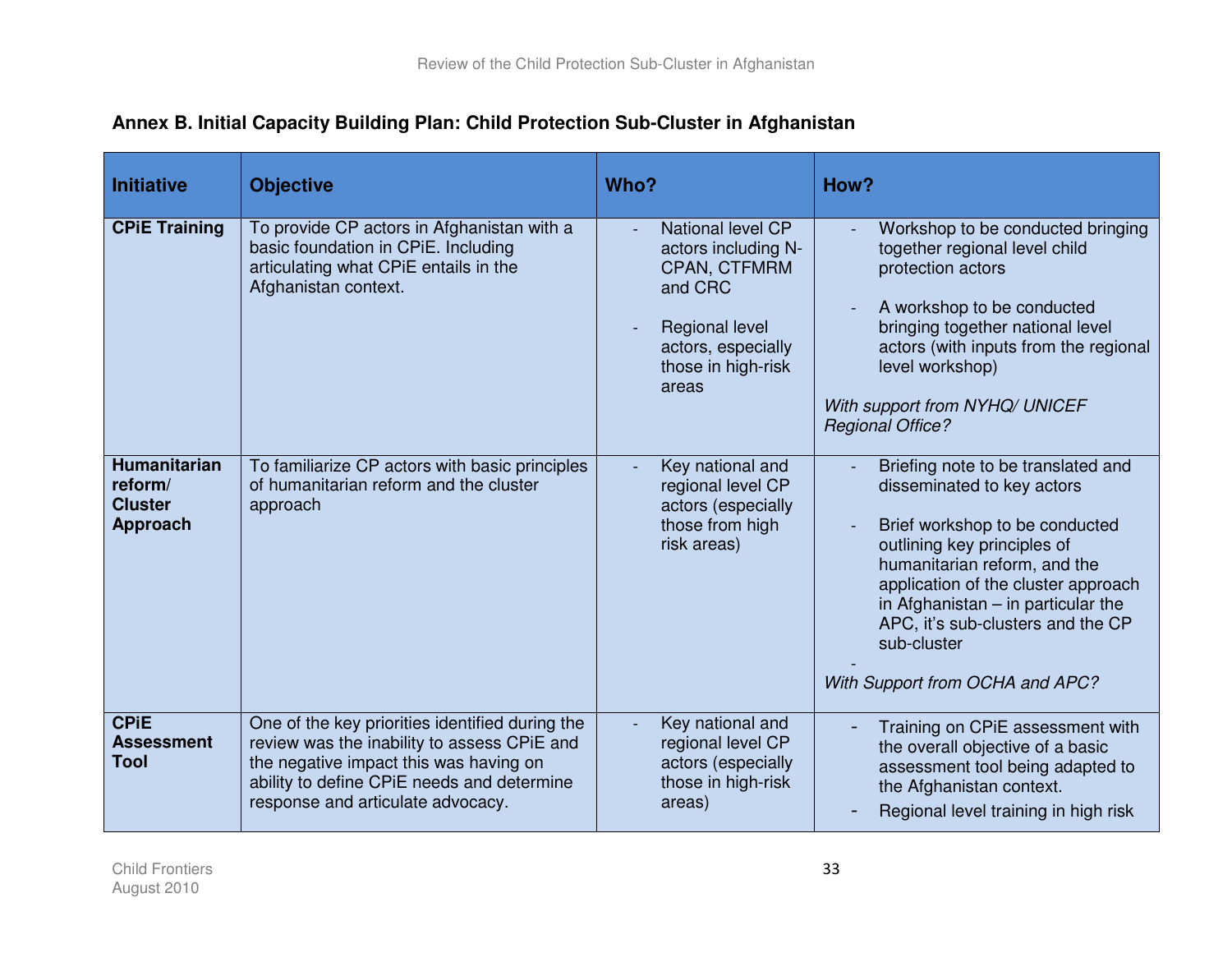|                                              | To build capacity in how to develop and<br>conduct CPIE assessments with a view to:                                                                                                                                                                           | areas                                                                                                                                                                                                                                                                                                                                                                                                                                                            |
|----------------------------------------------|---------------------------------------------------------------------------------------------------------------------------------------------------------------------------------------------------------------------------------------------------------------|------------------------------------------------------------------------------------------------------------------------------------------------------------------------------------------------------------------------------------------------------------------------------------------------------------------------------------------------------------------------------------------------------------------------------------------------------------------|
|                                              | 1.) Adapting and developing a rapid<br>assessment tool for the Afghanistan<br>context<br>2.) Deliver training on use of the CPIE<br>rapid assessment tool developed<br>3.) Formulate key questions to be<br>incorporated in wider multi-sector<br>assessments | With support from NYHQ/ UNICEF<br><b>Regional Office?</b>                                                                                                                                                                                                                                                                                                                                                                                                        |
| Mainstreaming<br><b>CPIE</b>                 | Equipping (multi-sectoral) humanitarian<br>actors with basic understanding and skills in<br><b>CPIE</b>                                                                                                                                                       | Briefing document developed and<br>disseminated within other clusters<br>(and other forums where relevant)<br>Briefing conducted for other<br>clusters<br>Ensure through inter-cluster<br>coordination that CPIE is reflected<br>where possible in tool and standard<br>development amongst other<br>clusters especially those for service<br>providers<br>Ensure CP questions developed for<br>multi-sector assessments are<br>incorporated in assessment tools |
| CP<br><b>Coordinators</b><br><b>Training</b> | Ensuring staff involved in CP Coordination<br>at the country level are equipped                                                                                                                                                                               | Staff to participate in CP<br>Coordinators training<br>Liaise with UNICEF Geneva/ CPWG                                                                                                                                                                                                                                                                                                                                                                           |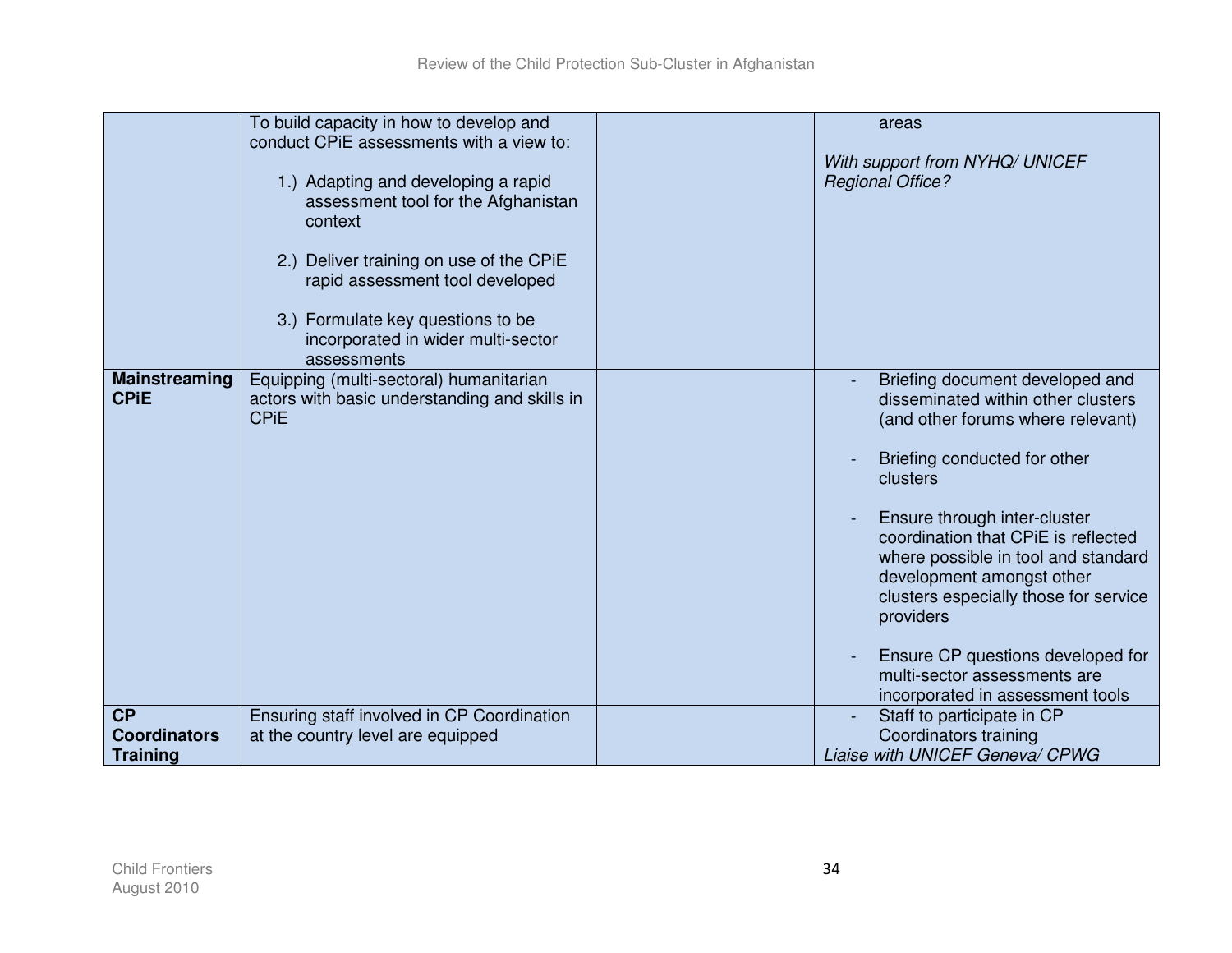## **ANNEX C. OVERVIEW OF PROPOSED MODEL OPTIONS**

| <b>MODEL OPTIONS</b>                                                                                | <b>STAFFING</b>                                                                                                                                             | <b>STRENGTHS</b>                                                                                                                                                                                                                                                                             | <b>WEAKNESSES</b>                                                                                                                                                                                                                                                                                                                                                                                                                                                                                                                                                                                                                                                                                                                                        |
|-----------------------------------------------------------------------------------------------------|-------------------------------------------------------------------------------------------------------------------------------------------------------------|----------------------------------------------------------------------------------------------------------------------------------------------------------------------------------------------------------------------------------------------------------------------------------------------|----------------------------------------------------------------------------------------------------------------------------------------------------------------------------------------------------------------------------------------------------------------------------------------------------------------------------------------------------------------------------------------------------------------------------------------------------------------------------------------------------------------------------------------------------------------------------------------------------------------------------------------------------------------------------------------------------------------------------------------------------------|
| Option 1.<br>N-CPAN used as CP sub-<br>cluster (lead by MoLSA, with<br>UNICEF support)              | This approach currently<br>implies the MoLSA DM<br>as lead with UNICEF<br>secretariat support<br>through a UNICEF CP<br>officer.                            | Extensive provincial level<br>network<br>Using an existing forum can<br>mitigate members already<br>participating in the N-CPAN<br>from participating in another<br>"parallel" structure, and avoid<br>inevitable strain on staff time<br>who are already inundated<br>with monthly meetings | N-CPAN is largely characterized as<br>unfocused and lacking in ability to<br>address wider overarching issues<br>such as national level strategies,<br>policy and advocacy<br>Conflicting mandate to that of a CP<br>sub-cluster, focused on post-conflict<br>rehabilitation and development, not<br>humanitarian contexts<br>Risk of CPiE only ending up as an<br>agenda item rather than a focused<br>area realizing the role of a sub-<br>cluster lead<br>A number of key actors do not<br>participate in the N-CPAN<br>CPAN is essentially a UNICEF<br>supported<br>programme,<br>potential<br>conflict of interest in<br>remaining<br>unbiased as a lead agency under<br>of<br>humanitarian<br>principles<br>the<br>reform and the cluster approach |
| Option 2.<br>(Separate) CP sub-cluster is<br>established, with a government<br>co-chairing meetings | Requires a dedicated<br><b>UNICEF</b> staff and<br>dedicated staff within<br>government. Additional<br>support such as<br>administrative and<br>information | Would<br>for a<br>allow<br>more<br>targeted and focused forum<br>for addressing issues relevant<br>to the CPiE and the CP sub-<br>cluster exclusively (rather than<br>as an additional item within an<br>existing agenda)<br>A government co-chair, may                                      | Some organizations are not<br>comfortable addressing potentially<br>sensitive political concerns in a<br>government led forum<br>In the event of sensitive advocacy<br>issues arising, it may compromise<br>UNICEF's position and relationship                                                                                                                                                                                                                                                                                                                                                                                                                                                                                                           |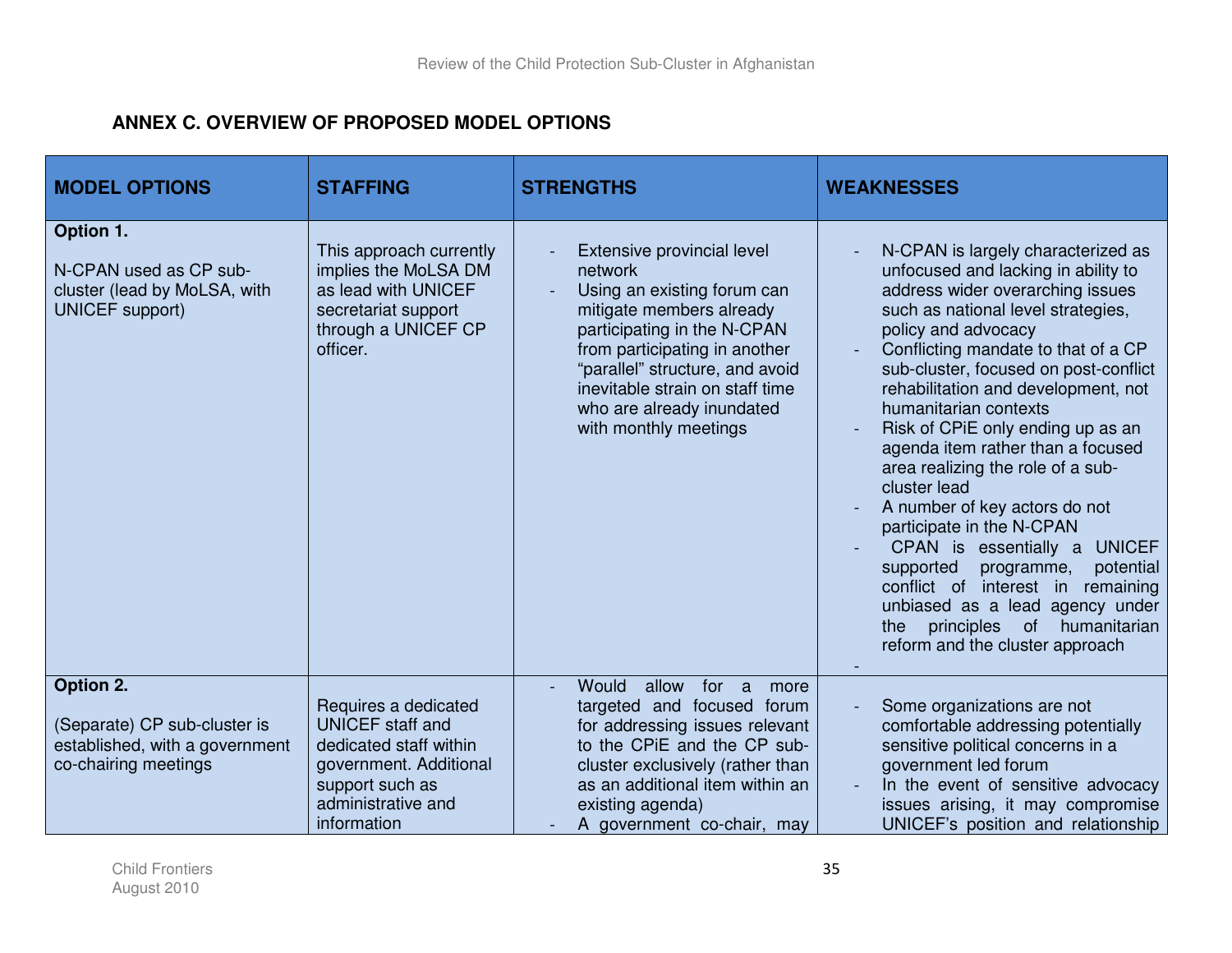|                                                                                     | management needs will<br>need to be considered.                                                                                                                                                                                                                           | additional<br>for<br>allow<br>government support to CPiE<br>improve<br>and<br>government<br>capacity in the area of CPiE                                                                                                                                                                                                                                                                                                                            | with government counterparts when<br>addressing highly sensitive issues<br>emerging as a result of an<br>while<br>emergency<br>maintaining<br>regular country programme activities<br>and relationships                                                                                                                            |
|-------------------------------------------------------------------------------------|---------------------------------------------------------------------------------------------------------------------------------------------------------------------------------------------------------------------------------------------------------------------------|-----------------------------------------------------------------------------------------------------------------------------------------------------------------------------------------------------------------------------------------------------------------------------------------------------------------------------------------------------------------------------------------------------------------------------------------------------|------------------------------------------------------------------------------------------------------------------------------------------------------------------------------------------------------------------------------------------------------------------------------------------------------------------------------------|
| Option 3.<br>(Separate) CP sub-cluster is<br>established with an NGO co-<br>chair   | Requires a dedicated<br>UNICEF staff and an<br>appointed staff from a<br>nominated and willing<br>NGO (possibly with a<br>rotational chair set-up).<br>Additional support such<br>as administrative and<br>information<br>management needs will<br>need to be considered. | Allows for a more targeted<br>focused<br>forum<br>for<br>and<br>addressing issues relevant to<br>the CP sub-cluster exclusively<br>(rather than as an additional<br>within<br>an<br>existing<br>item<br>agenda)<br>Promotes a less UN-centric<br>approach<br>Shares some of the workload<br>of sub-cluster leadership<br>Possible<br>provision for<br>a<br>rotational chair, enabling the<br>NGO community increased<br>ownership and participation | Where<br>there<br>different<br>are<br>perspectives/ views between the co-<br>chair NGO and the sub-cluster lead<br>(UNICEF) there are particular risks<br>concerning the efficacy of advocacy<br>with government on sensitive issues<br>Risk of alienating government, who<br>may perceive their role as a<br>necessary (co-)chair |
| Option 4.<br>(Separate) CP sub-cluster is<br>established with only a UNICEF<br>lead | Requires a dedicated<br><b>UNICEF staff. Additional</b><br>support such as<br>administrative and<br>information<br>management needs will<br>need to be considered.                                                                                                        | Would<br>allow<br>for a<br>more<br>targeted and focused forum<br>for addressing issues relevant<br>CP<br>the<br>sub-cluster<br>to<br>exclusively (rather than as an<br>additional item<br>within an<br>existing agenda)<br>May be the only option if an<br>NGO and government co-<br>chairs are ruled out                                                                                                                                           | UN-centric approach, can alienate<br>NGO's and possibly government                                                                                                                                                                                                                                                                 |